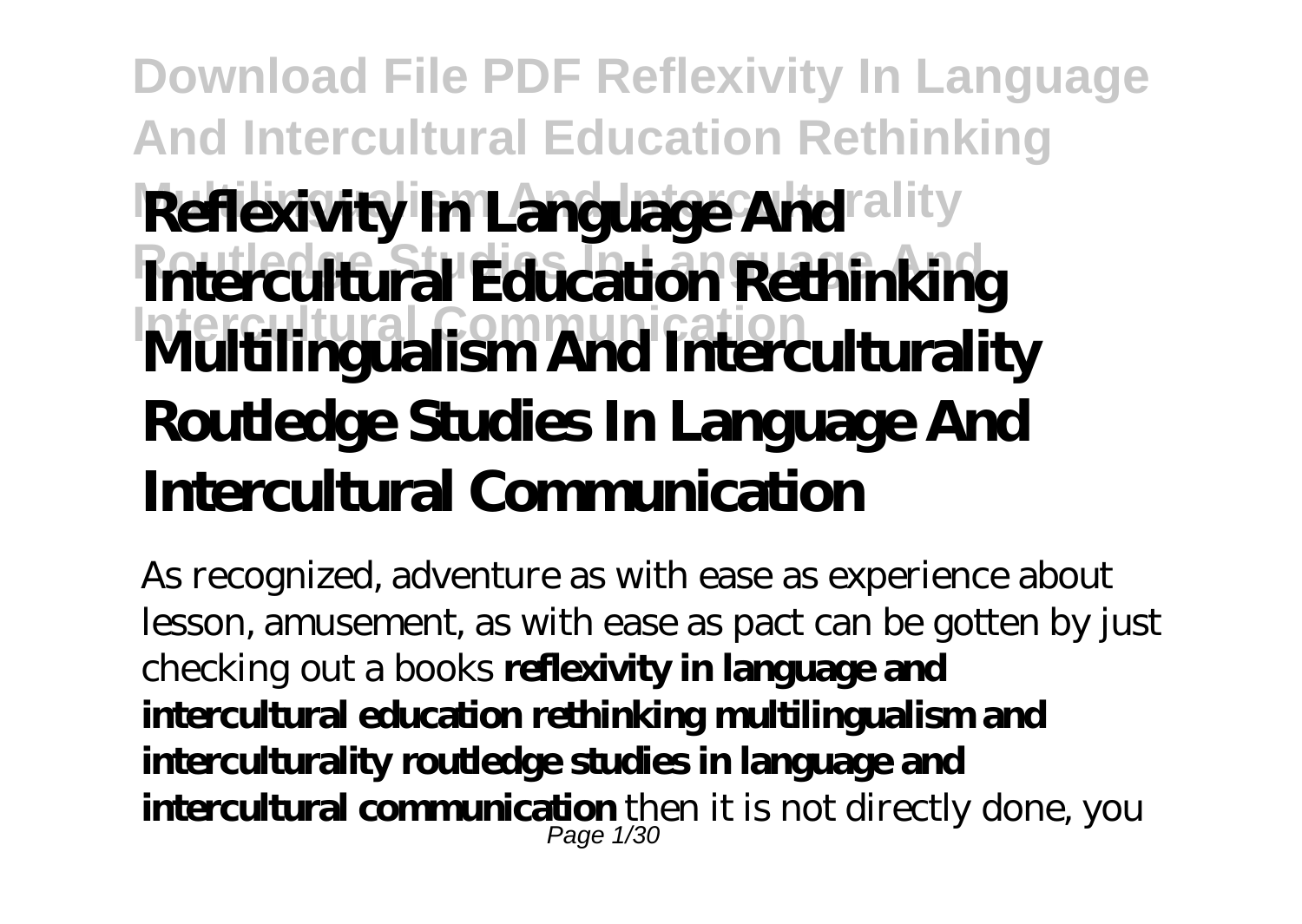**Download File PDF Reflexivity In Language And Intercultural Education Rethinking** could agree to even more just about this life, all but the **Roddledge Studies In Language And** We pay for you this proper as with ease as simple artifice to acquire those all. We have the funds for reflexivity in language and intercultural education rethinking multilingualism and interculturality routledge studies in language and intercultural communication and numerous book collections from fictions to scientific research in any way. accompanied by them is this reflexivity in language and intercultural education rethinking multilingualism and interculturality routledge studies in language and intercultural communication that can be your partner.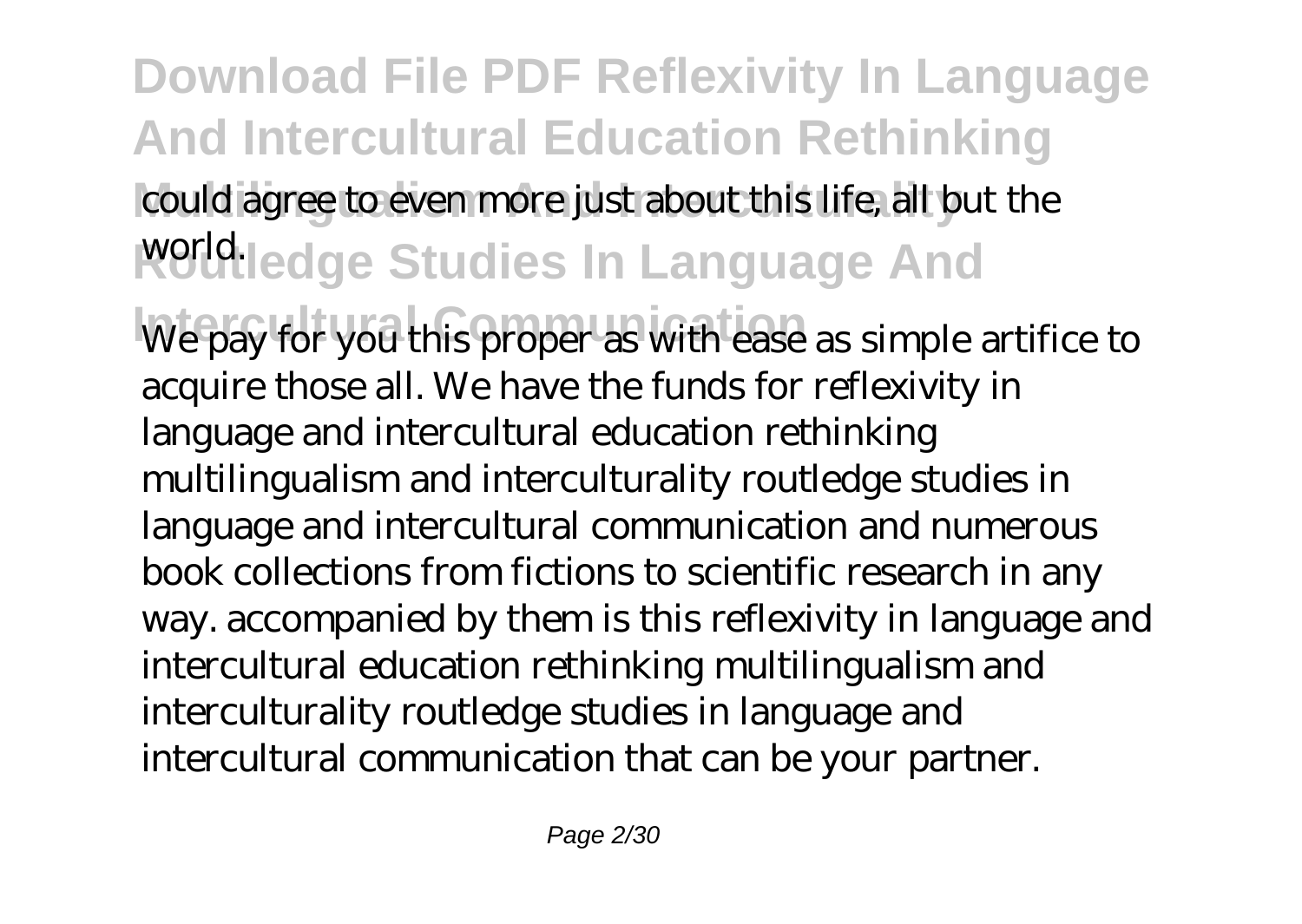**Download File PDF Reflexivity In Language And Intercultural Education Rethinking** Language and Intercultural Communication (Course **Counting Communication:**<br>
Overview) language and intercultural communication: **Intercultural Communication** Understanding **English Presentation : Language and** identity \u0026 culture shock Language and Intercultural **Intercultural Communication** Cross cultural communication | Pellegrino Riccardi | TEDxBergen Matakuliah : Cross-cultural understanding - Intercultural Competences and Language Teaching Michael Byram: Intercultural competence and foreign language teacher education English and Intercultural Communication | Ayame Mochizuki | TEDxGKA Languages \u0026 Intercultural Communication - Open Day 2013 - University of South Australia

Carl Blyth and Dale Koike - Self-Awareness and Intercultural Communication: A Metapragmatic Approach*Developing* Page 3/30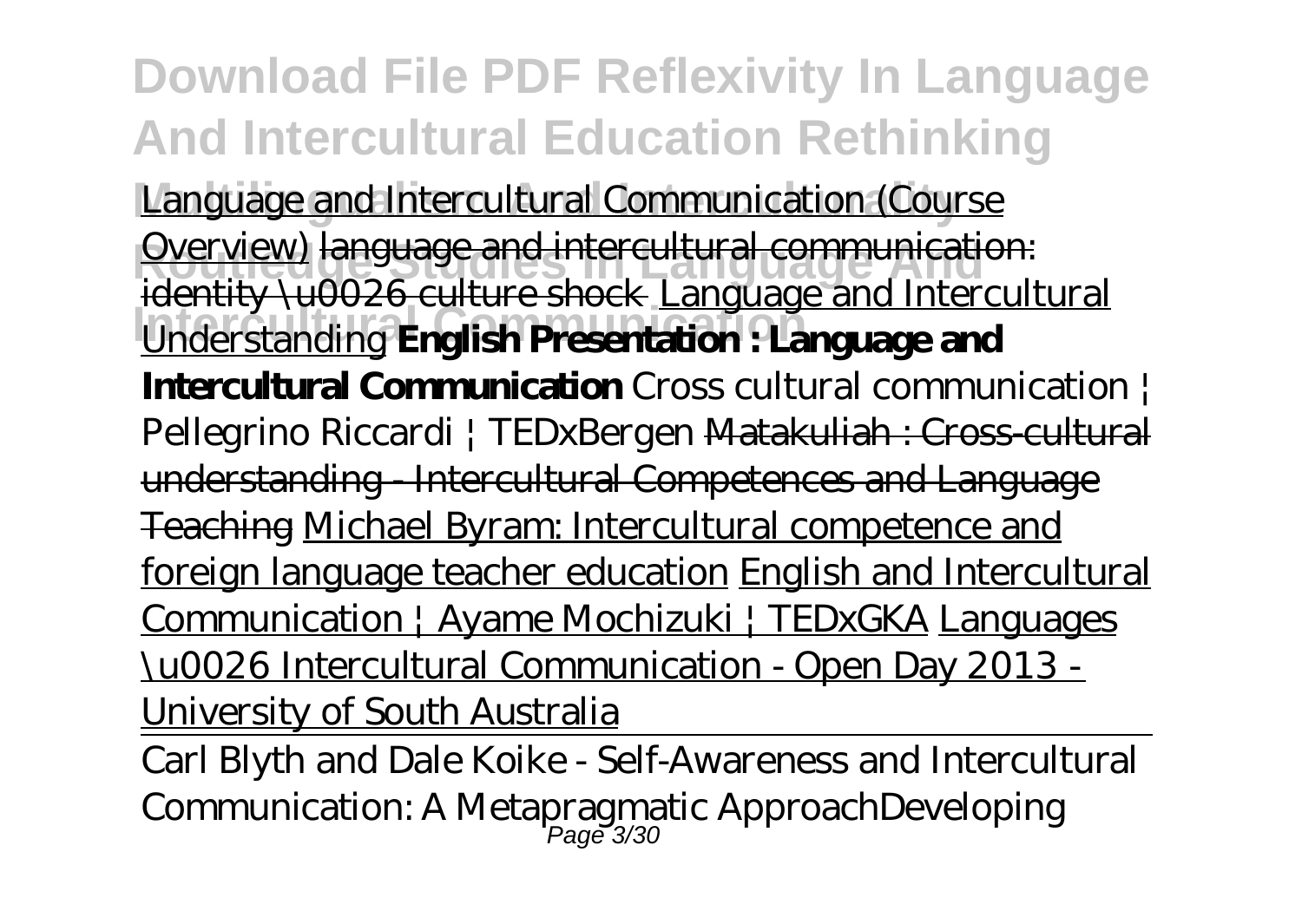**Download File PDF Reflexivity In Language And Intercultural Education Rethinking Multilingualism And Interculturality** *critical intercultural competence in language education Indigenous and Intercultural Research: Issues, Ethics, and* **Intercultural Communication** *The Ultimate Guide* How To Face Your Insecurities | Arjun *Methods Teach English - or any language - Online in 2019:* Sharma | TEDxGKA **The Connection Between Language and Culture** Cross-Cultural Management Intercultural Communication Intercultural Competence Chomsky's Theory of Language Development Translation as Intercultural Communication

Defining Intercultural Competence DON' T LOOK AWAY Book Study Session 3: Language Justice: Focusing on Diverse Language Learners Chapter 6 Language and Intercultural Communication UMMagelang Intercultural Language Teaching - Cultural strategies for language learning and Page 4/30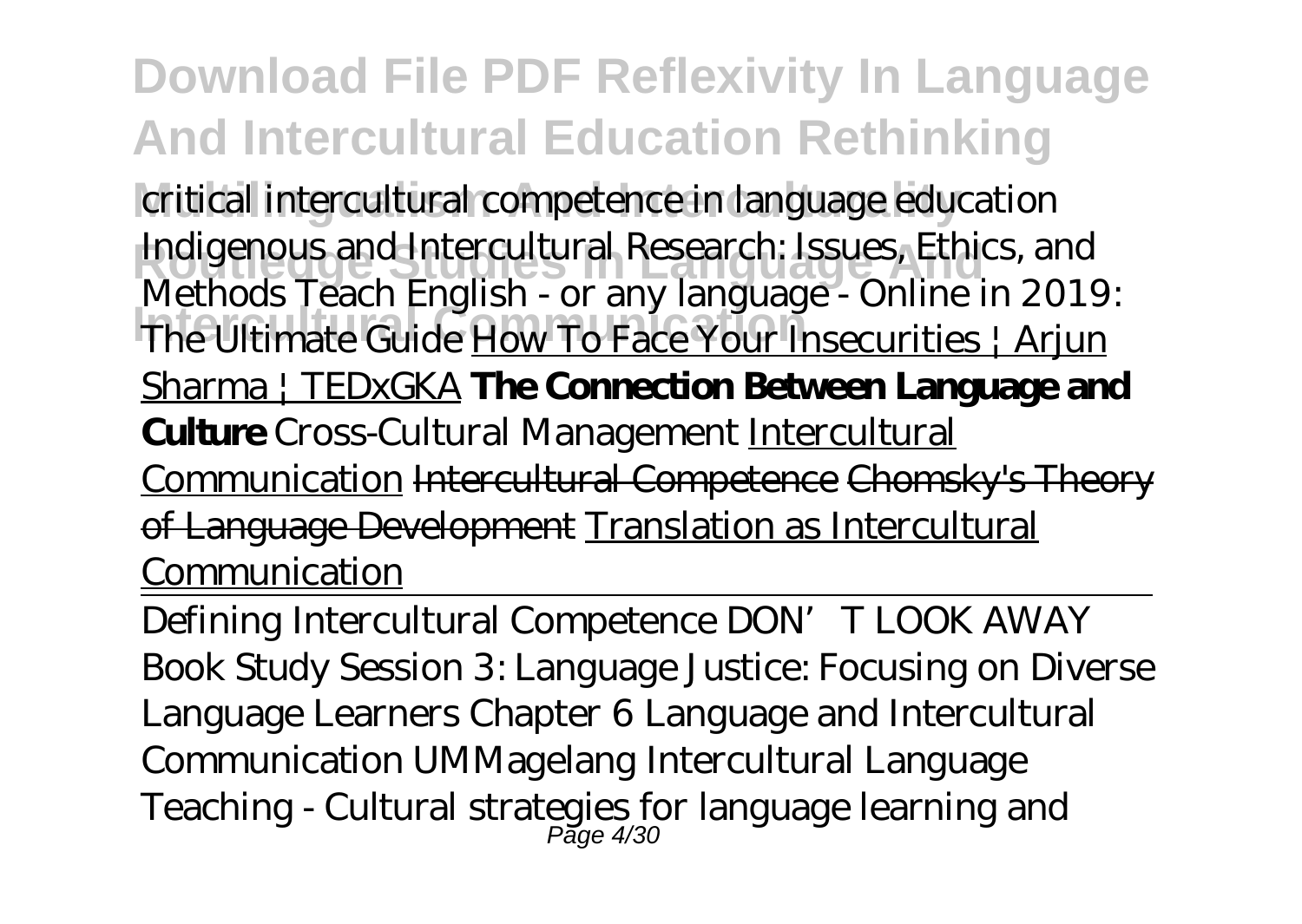**Download File PDF Reflexivity In Language And Intercultural Education Rethinking** teaching Thomas - Reflexive Research Interview as Site of **Multilingual Collaboration with Korean Learners of Cross Intercultural Communication Bilingual Education** Quechua - The Living Language of the **Language Connections During Preview, View and Review -** Incas Ryuko Kubota **Why Ryerson? (Language and Intercultural Relations)** *Reflexivity In Language And Intercultural*

Language Socialization through Reflexive Language Writing Feedback Jérémie Séror 3. Reflexivity and Self-Presentation in Multicultural Encounters: Making Sense of Self and Other Alex Frame 4. Researching Chinese Students' Intercultural Communication Experiences in Higher Education: Researcher and Participant Reflexivity Prue Holmes 5.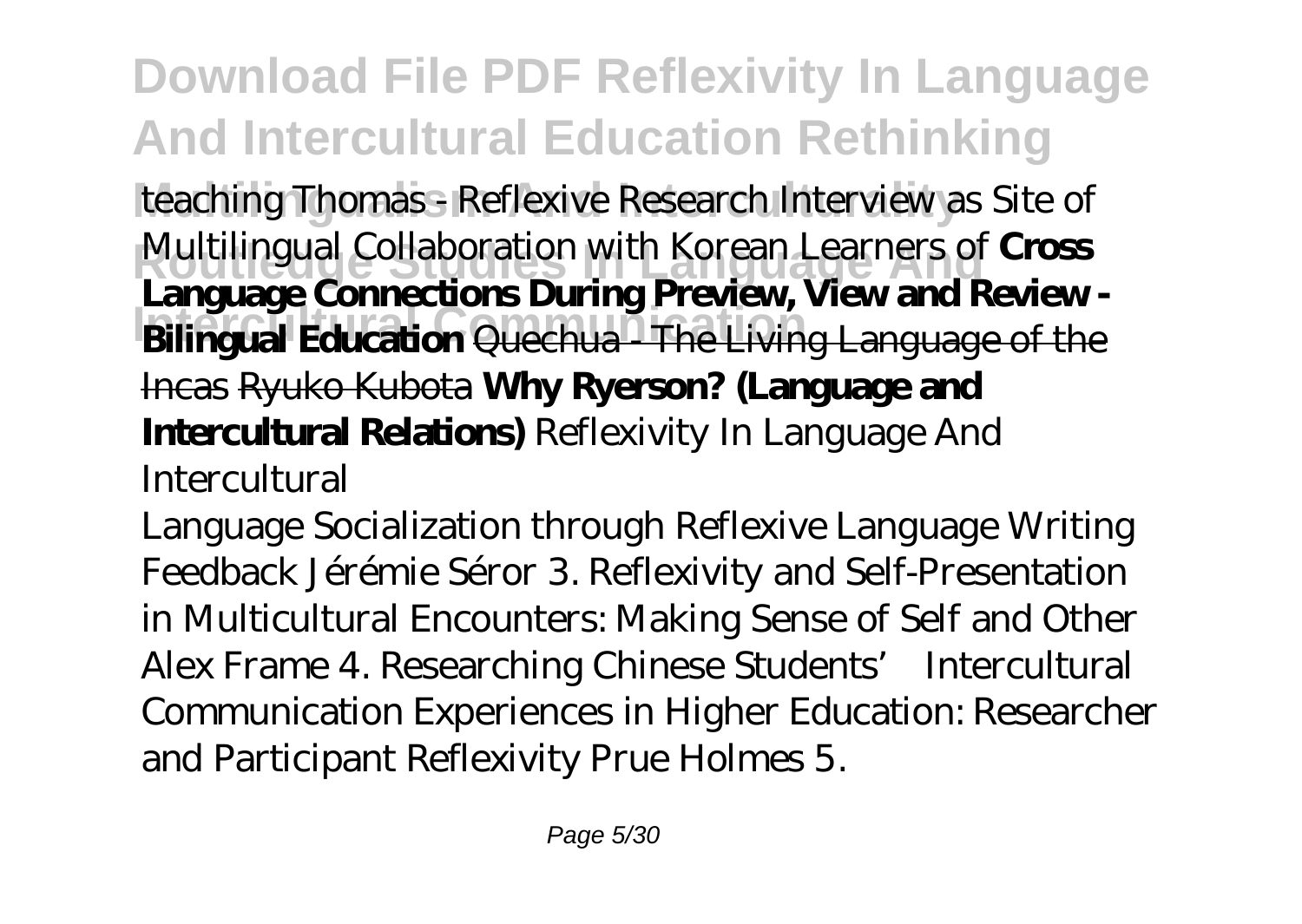**Download File PDF Reflexivity In Language And Intercultural Education Rethinking Reflexivity in Language and Intercultural Education ...** One shift in need of further exploration is that of systematic Intercultural Communication in the significance of this unique and timely book thus examines the significance and coherent reflexivity in researching language and culture. of reflexivity as an integral process, particularly when researching the multifaceted notions of multilingualism and interculturality in education.

*Reflexivity in Language and Intercultural Education ...* With the impact of accelerated globalization, digital technologies, mobility, and migration, the fields of Applied Linguistics, Language, and Intercultural Education have been shifting. One shift in need of further exploration is that of systematic and coherent reflexivity in researching language Page 6/30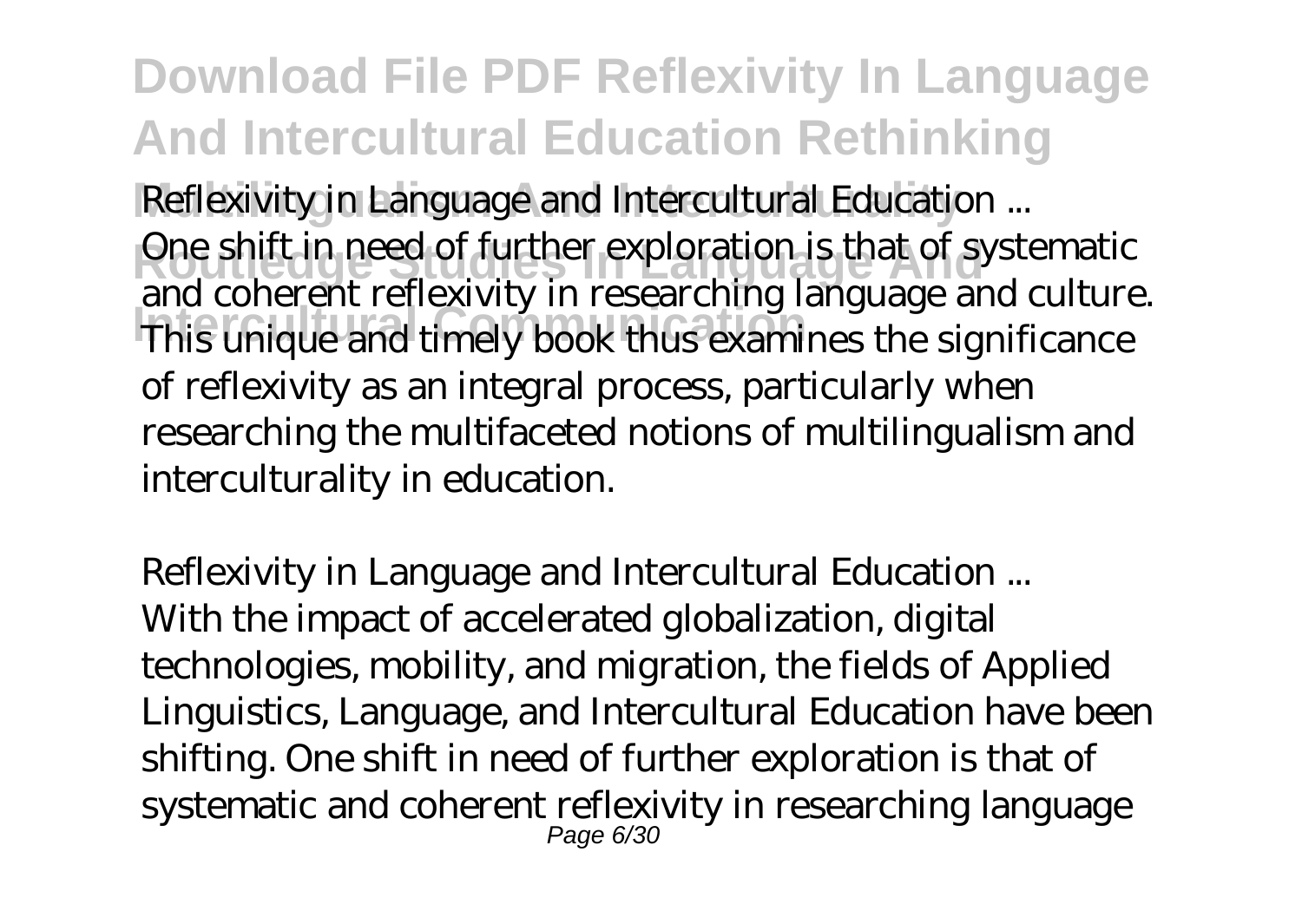**Download File PDF Reflexivity In Language And Intercultural Education Rethinking** and culturgualism And Interculturality **Routledge Studies In Language And** *Reflexivity in Language and Intercultural Education ...* **Intercultural Communication** Reflexivity in Language and Intercultural Education: Rethinking Multilingualism and Interculturality. With the impact of accelerated globalization, digital technologies, mobility, and migration, the fields of Applied Linguistics, Language, and Intercultural Education have been shifting. One shift in need of further exploration is that of systematic and coherent reflexivity in researching language and culture.

*Reflexivity in Language and Intercultural Education ...* Reflexivity in Language and Intercultural Education. DOI link for Reflexivity in Language and Intercultural Education. Page 7/30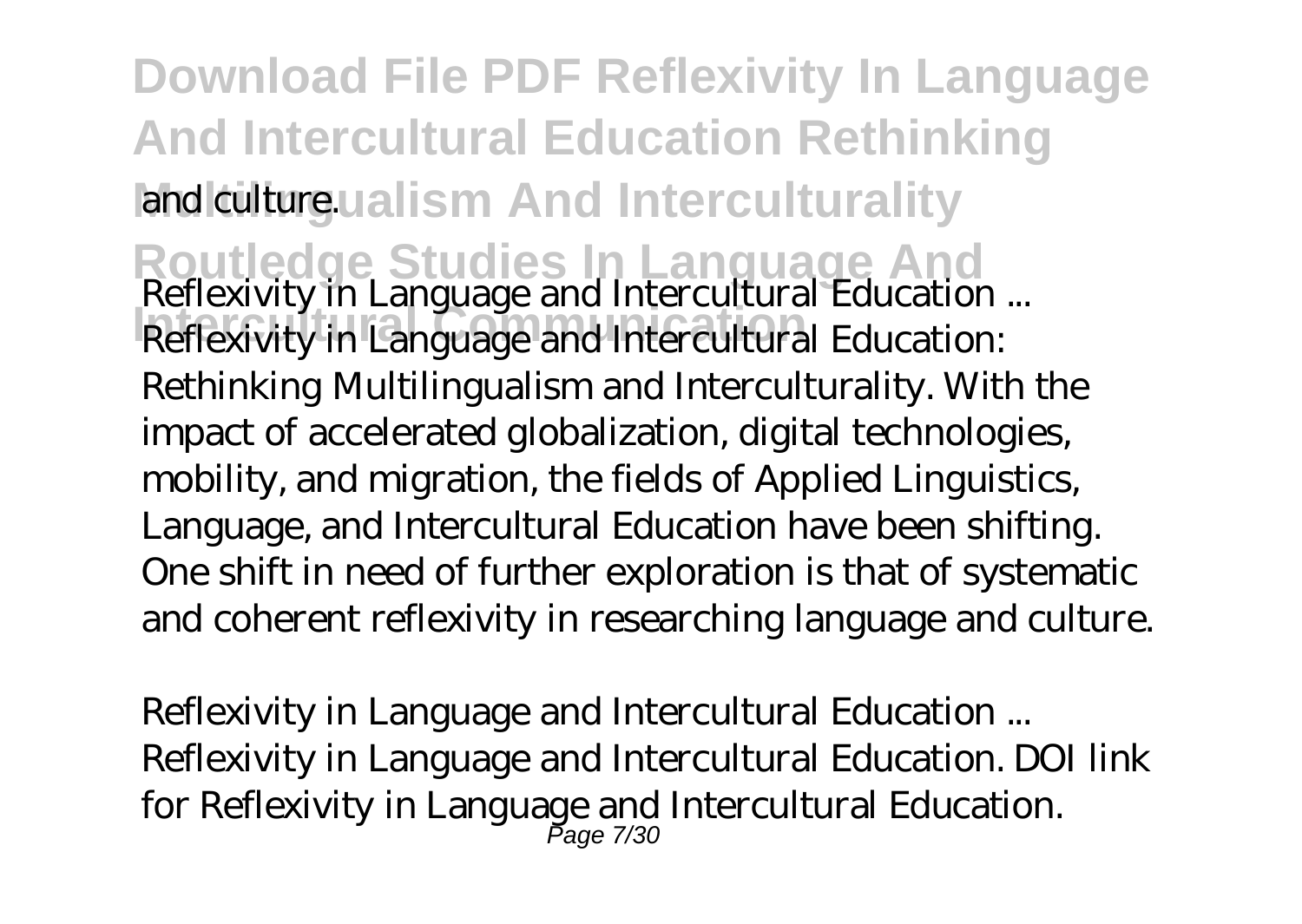**Download File PDF Reflexivity In Language And Intercultural Education Rethinking** Reflexivity in Language and Intercultural Education book. **Rethinking Multilingualism and Interculturality. Edited By Intercultural Communication** Julie S. Byrd Clark, Fred Dervin. Edition 1st Edition .

*Reflexivity in Language and Intercultural Education* One shift in need of further exploration is that of systematic and coherent reflexivity in researching language and culture. This unique and timely book thus examines the significance of reflexivity as an integral process, particularly when researching the multifaceted notions of multilingualism and interculturality in education.

*Reflexivity in Language and Intercultural Education eBook ...* Reflexivity in language and intercultural education :  $P$ age  $R/30$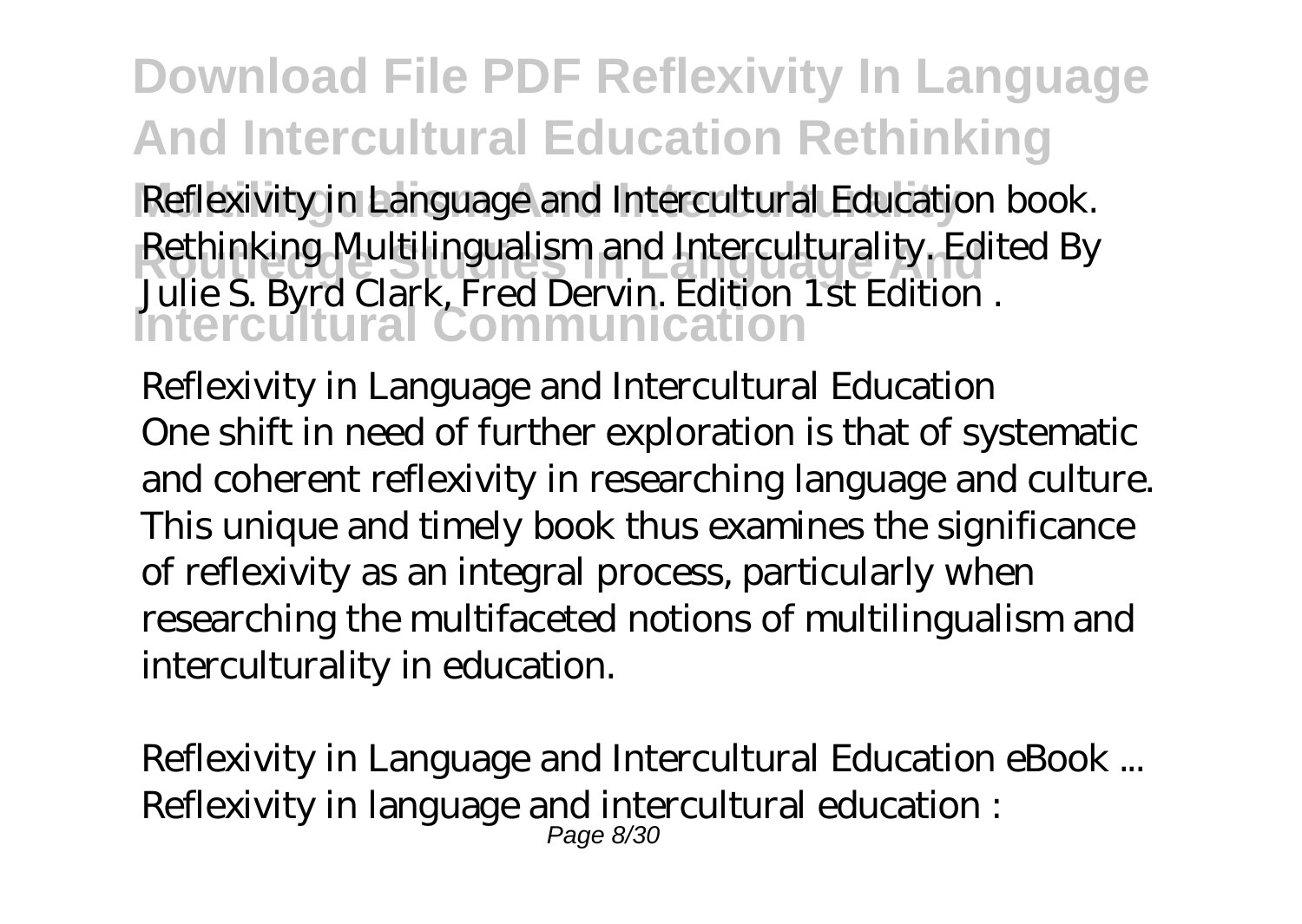**Download File PDF Reflexivity In Language And Intercultural Education Rethinking Multilingualism And Interculturality** rethinking multilingualism and interculturality. [Julie Byrd **Routledge Studies In Language And** Clark; Fred Dervin;] -- With the impact of accelerated **Intercultural Communication** the fields of Applied Linguistics, Language, and Intercultural globalization, digital technologies, mobility, and migration, Education have been shifting.

*Reflexivity in language and intercultural education ...* With the impact of accelerated globalization, digital technologies, mobility, and migration, the fields of Applied Linguistics, Language, and Intercultural Education have been shifting. One shift in need of further exploration is that of systematic and coherent reflexivity in researching language and culture.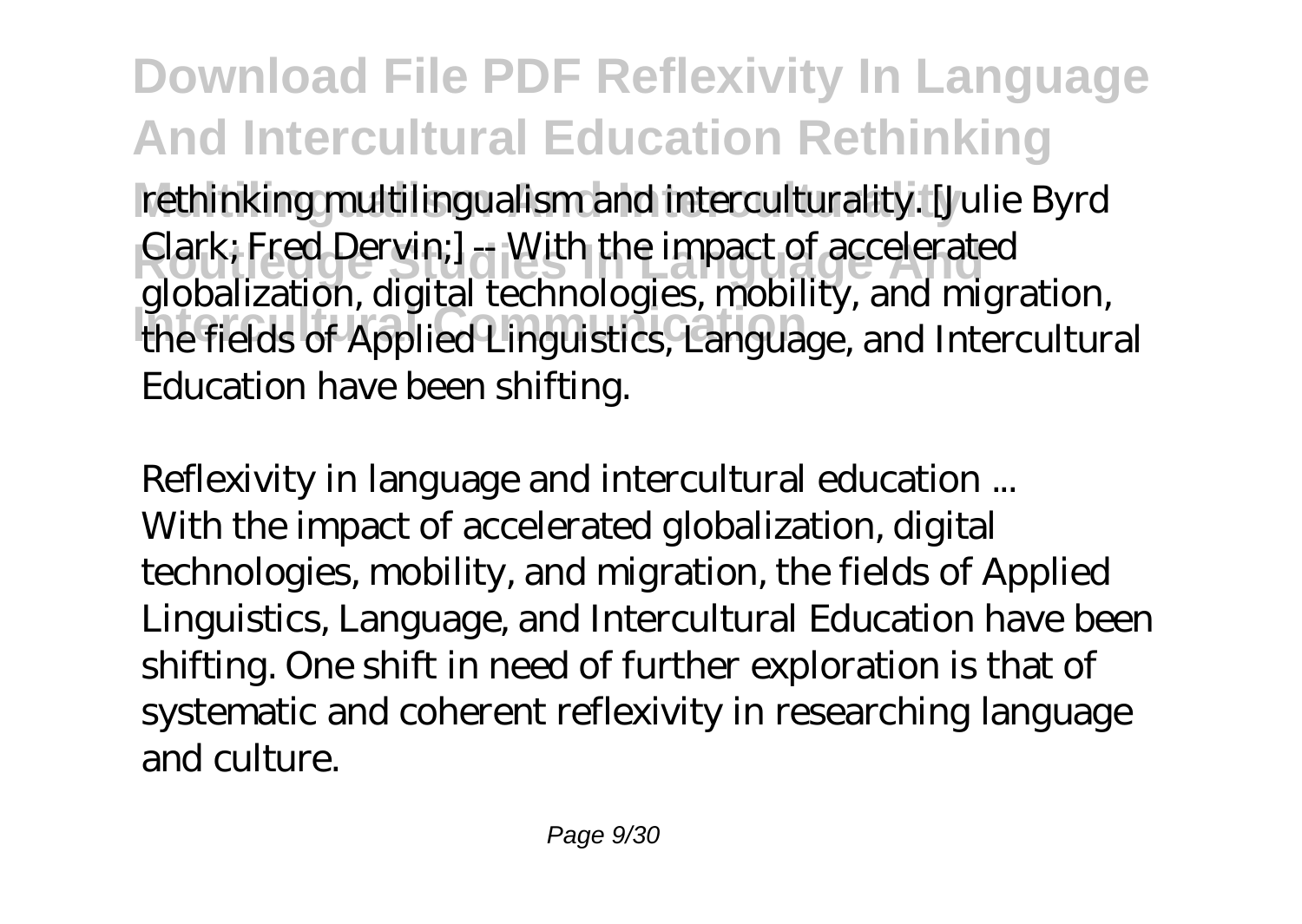**Download File PDF Reflexivity In Language And Intercultural Education Rethinking Reflexivity in Language and Intercultural Education ...** With the impact of accelerated globalization, digital<br>technologies and literated globalization, digital Linguistics, Language, and Intercultural Education have been technologies, mobility, and migration, the fields of Applied shifting. One shift...

*Reflexivity in language and intercultural education ...* Intercultural Education On reflection: is reflexivity necessarily beneficial in intercultural education

*Intercultural Education On reflection: is reflexivity ...* Language in the Academy: Cultural Reflexivity and Intercultural Dynamics (20) (Languages for Intercultural Communication and Education (20)) by Joan Turner (Author) Page 10/30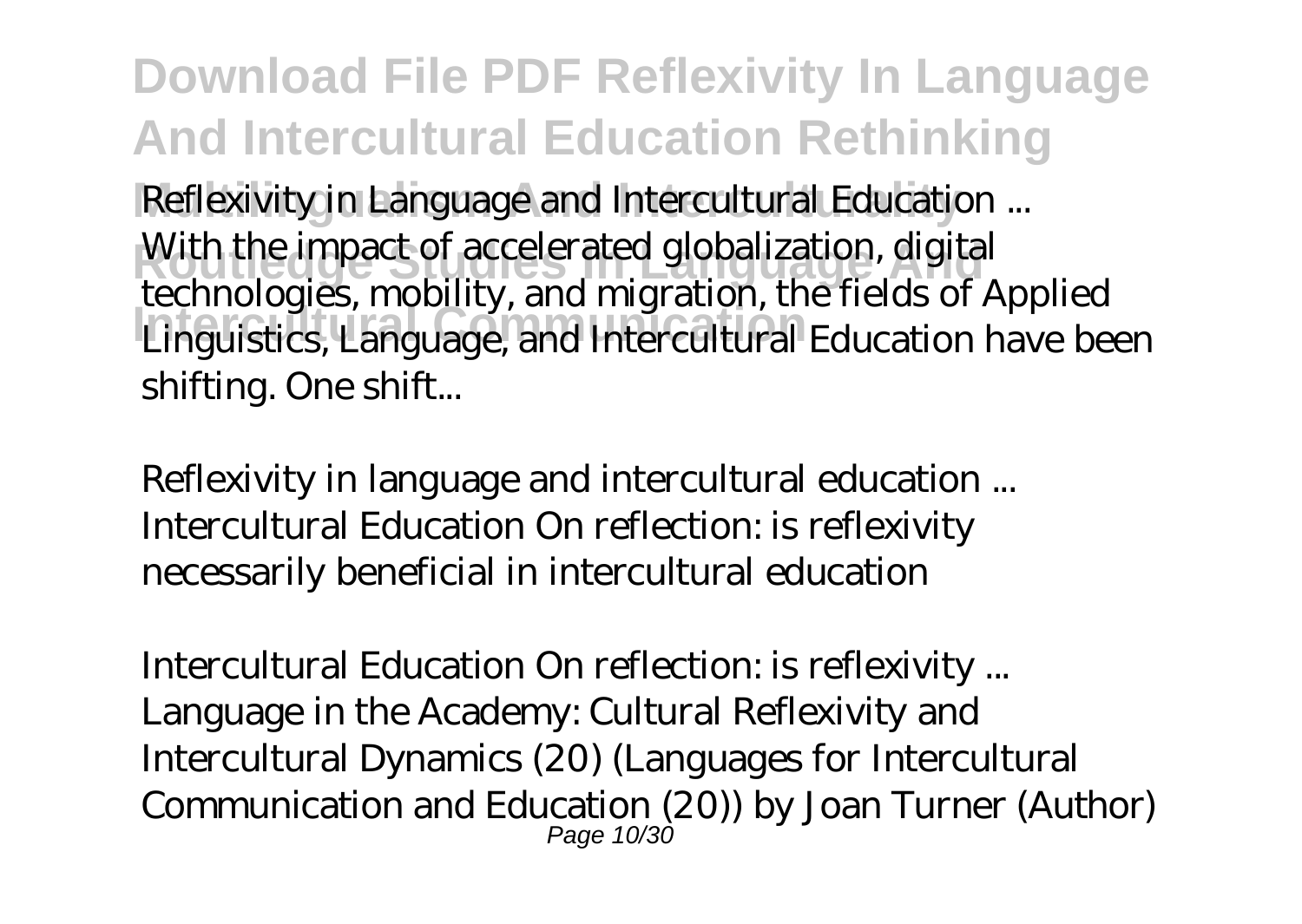**Download File PDF Reflexivity In Language And Intercultural Education Rethinking Multilingualism And Interculturality** › Visit Amazon's Joan Turner Page. Find all the books, read Rout the author, and more. Language And **Intercultural Communication** *Amazon.com: Language in the Academy: Cultural Reflexivity ...*

Reflexivity in Language and Intercultural Education: Rethinking Multilingualism and Interculturality Julie S. Byrd Clark , Fred Dervin With the impact of accelerated globalization, digital technologies, mobility, and migration, the fields of Applied Linguistics, Language, and Intercultural Education have been shifting. Reflexivity in Language and Intercultural Education ... Reflexivity in Language and Intercultural Education book.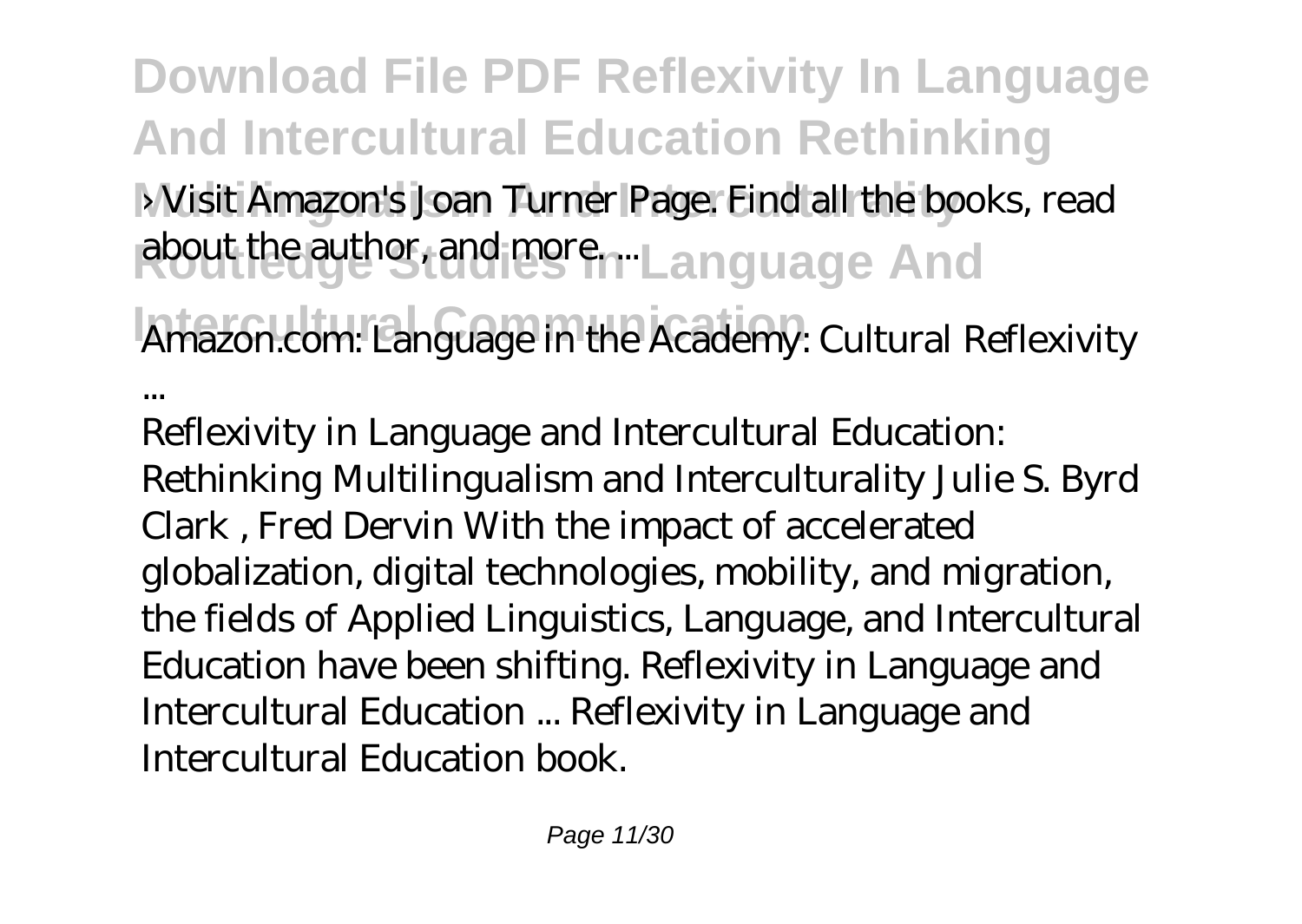**Download File PDF Reflexivity In Language And Intercultural Education Rethinking Reflexivity In Language And Intercultural Education ... Routledge Studies Studies Inc.**<br>**Routledge Studies Inc. Intercultural Communication** Stanford Libraries' official online search tool for books, media, journals, databases, government documents and more.

*Reflexivity in language and intercultural education ...* item 2 Reflexivity in Language and Intercultural Educa, Clark, Dervin Paperback\*\* 1 - Reflexivity in Language and Intercultural Educa, Clark, Dervin Paperback\*\* \$51.95. Free shipping.

*Reflexivity in Language and Intercultural Education ...* Language in the Academy: Cultural Reflexivity and Intercultural Dynamics. Languages for Intercultural Page 12/30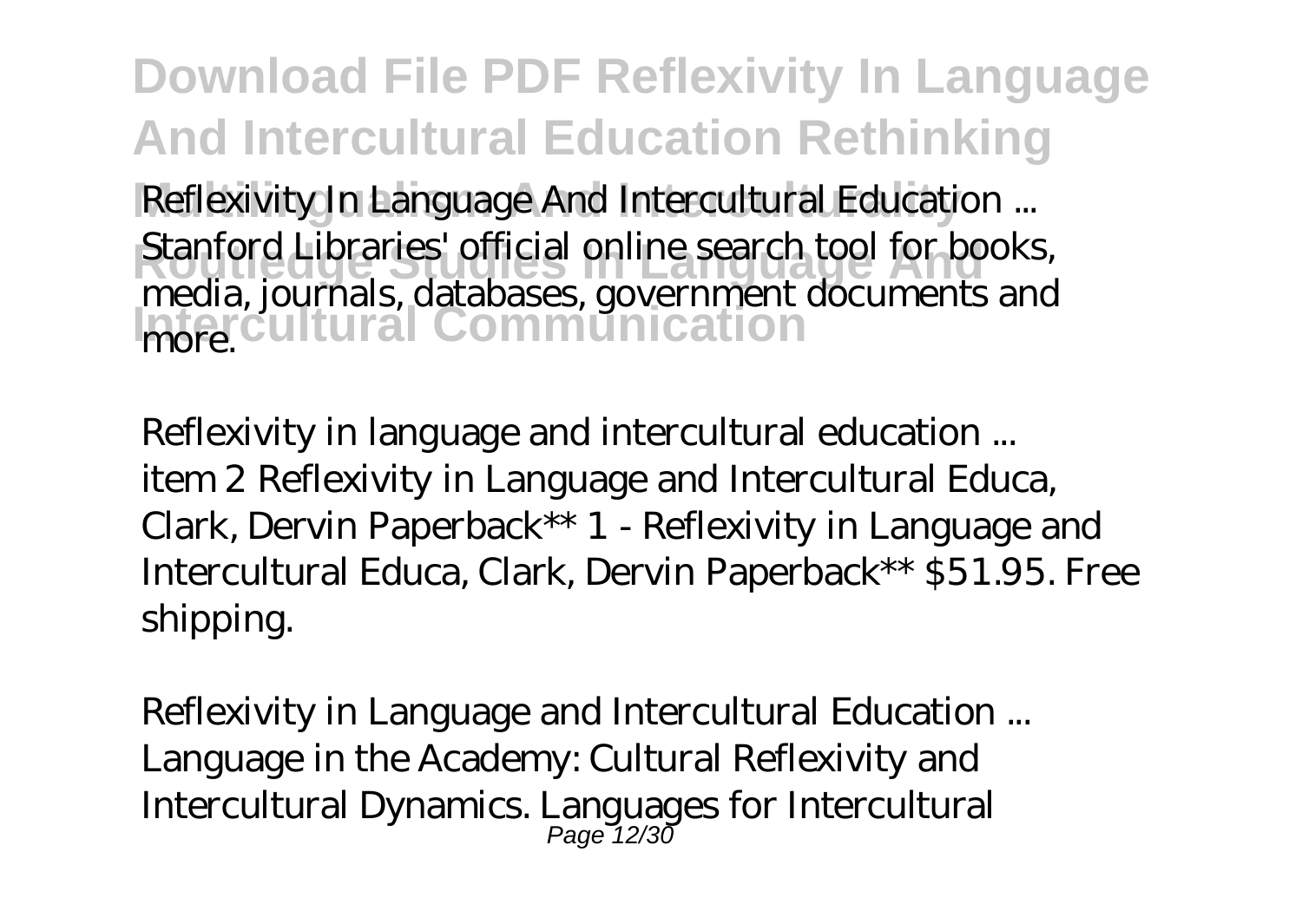**Download File PDF Reflexivity In Language And Intercultural Education Rethinking** Communication and Education. This book takes a critical **Rook at why issues of language in higher education are** Internationalisation of universities. routinely marginalised, despite the growing

*Language in the Academy: Cultural Reflexivity and ...* With the impact of accelerated globalization, digital technologies, mobility, and migration, the fields of Applied Linguistics, Language, and Intercultural Education have been shifting. One shift in need of further exploration is that of systematic and coherent reflexivity in researching language and culture. This unique and timely book thus examines the significance of reflexivity as an ...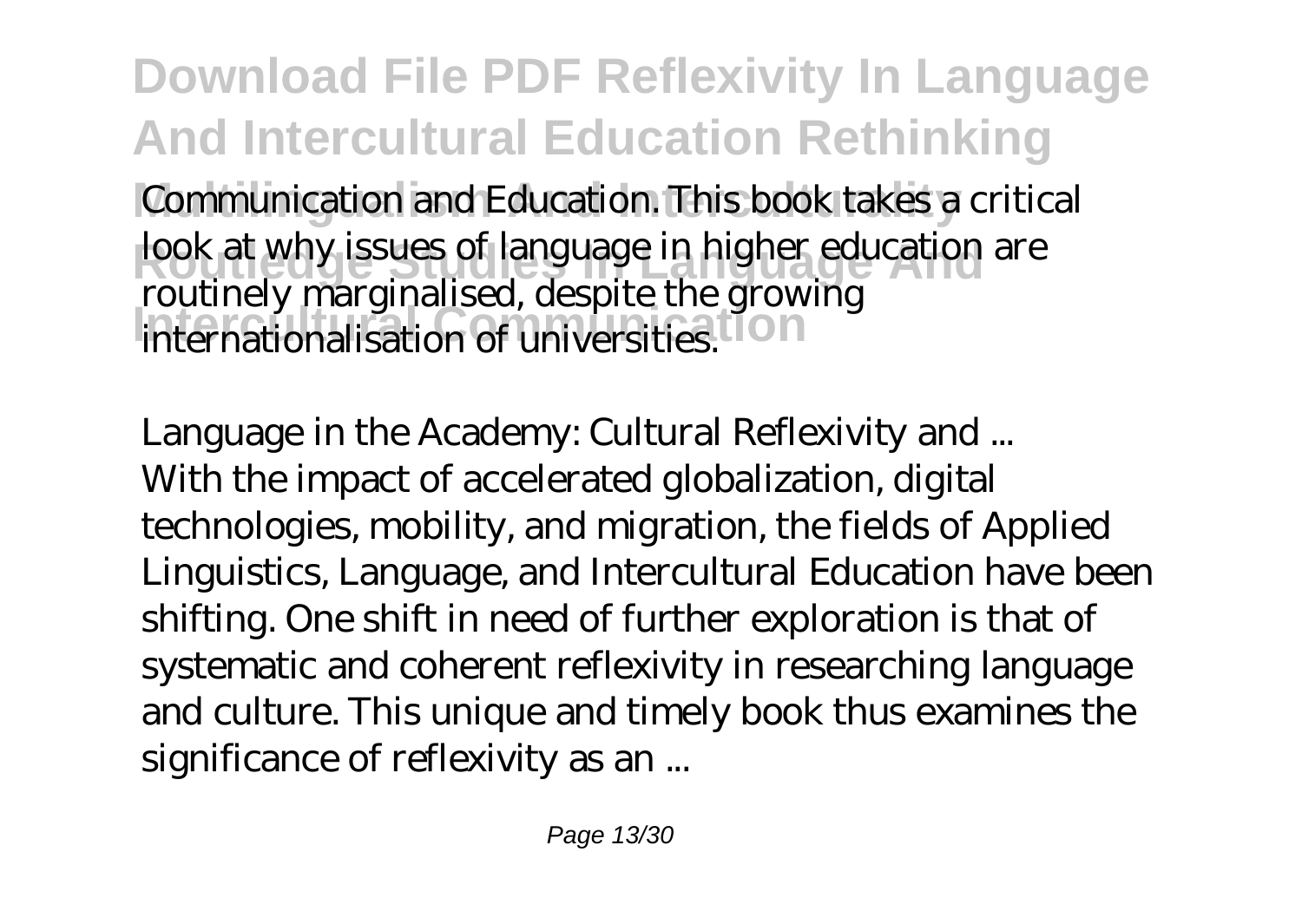**Download File PDF Reflexivity In Language And Intercultural Education Rethinking Reflexivity in Language and Intercultural Education ... Reflexivity refers to the capacity for individuals to Intercultural Communication** position within it. Reflexivity is a key concept in the understand the cultural system and manage their own understanding of intercultural communication, particularly in recognising the ability for individuals to understand and adapt to new cultural contexts.

*The role of reflexive thought in the achievement of ...* Drawing on extensive scholarship and many years of teaching in UK higher education, Joan Turner turns our gaze towards the taken-for-granted assumptions about language in the academy, not least in the contemporary context of 'intercultural communication', and calls for greater reflexivity Page 14/30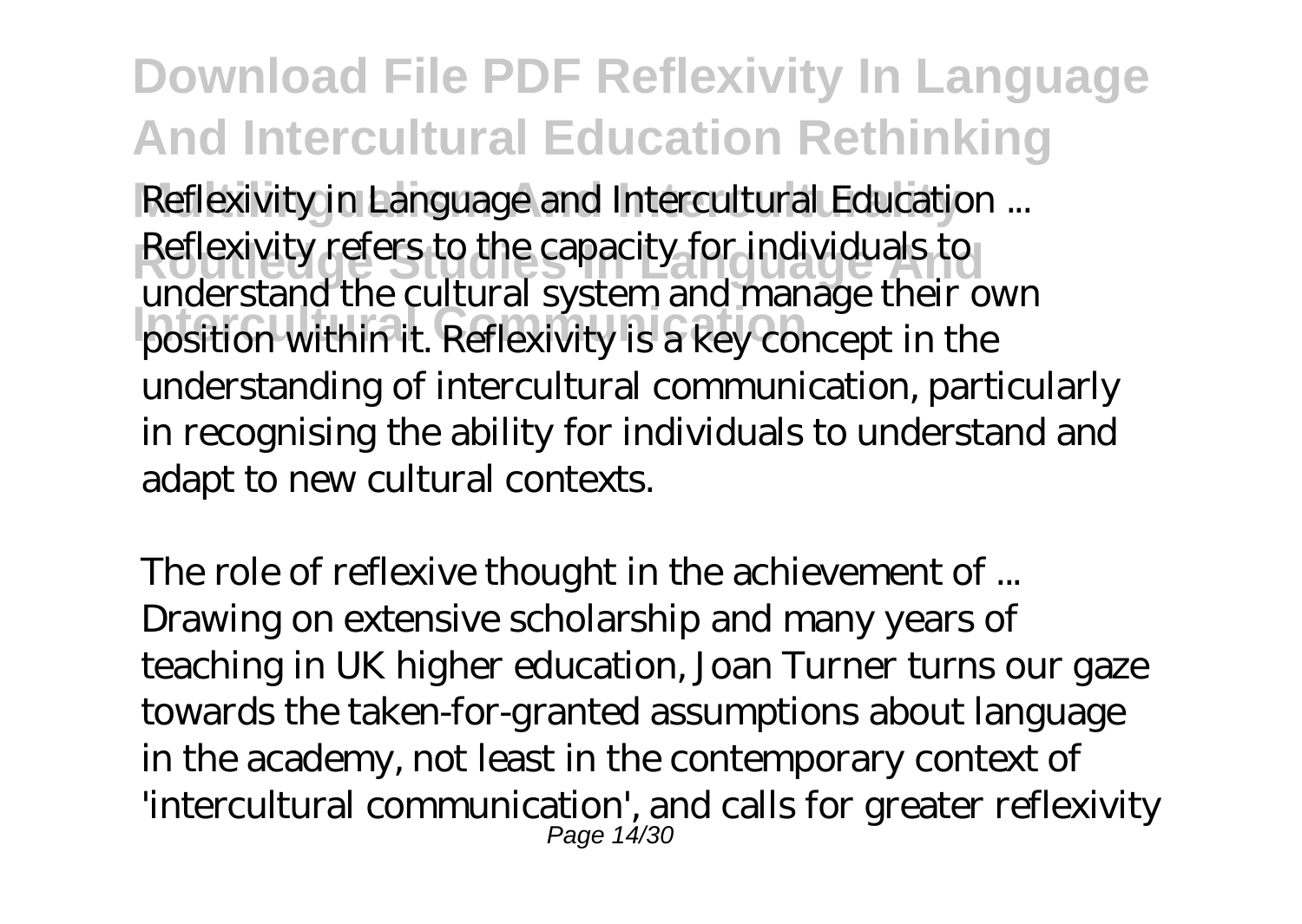### **Download File PDF Reflexivity In Language And Intercultural Education Rethinking** about the practices in which we- as scholars, teachers ... **Routledge Studies In Language And Intercultural Communication**

With the impact of accelerated globalization, digital technologies, mobility, and migration, the fields of Applied Linguistics, Language, and Intercultural Education have been shifting. One shift in need of further exploration is that of systematic and coherent reflexivity in researching language and culture. This unique and timely book thus examines the significance of reflexivity as an integral process, particularly when researching the multifaceted notions of multilingualism and interculturality in education. It also contributes to current critical approaches to representations Page 15/30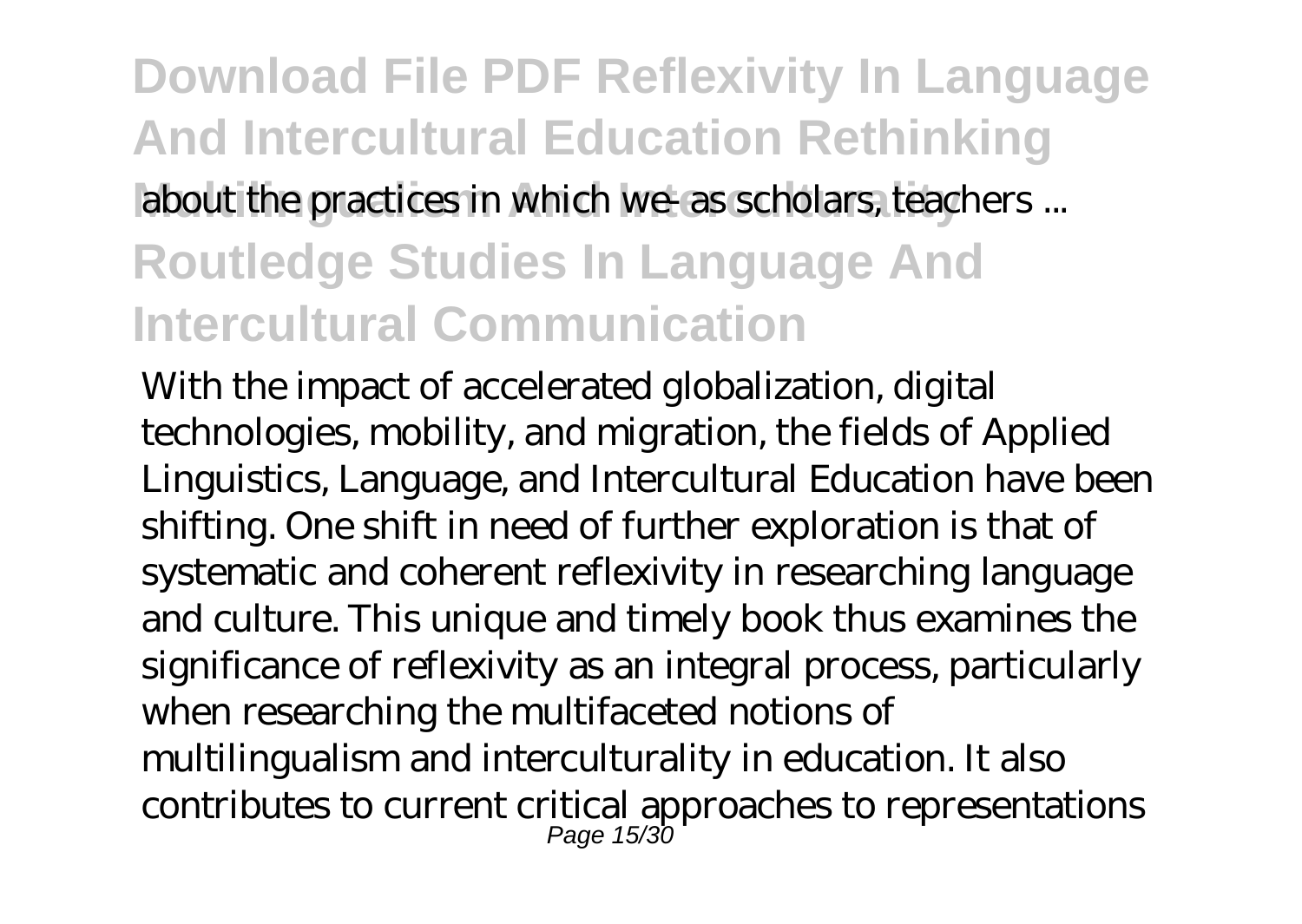**Download File PDF Reflexivity In Language And Intercultural Education Rethinking** of languages and cultures in identity politics. As such, the authors offer innovative ways of engaging with reflexivity in **Intercultural Communication** complex ways. The chapters span a diverse range of teaching, learning, and research through multimodal and educational settings in Asia, Australia, Europe, and North America.

This book takes a critical look at why issues of language in higher education are routinely marginalised, despite the growing internationalisation of universities. Through analyses of a variety of intercultural encounters, the book highlights the range of interpretative possibilities available for understanding these encounters, and suggests the role that the reality of the contemporary intercultural dynamic Page 16/30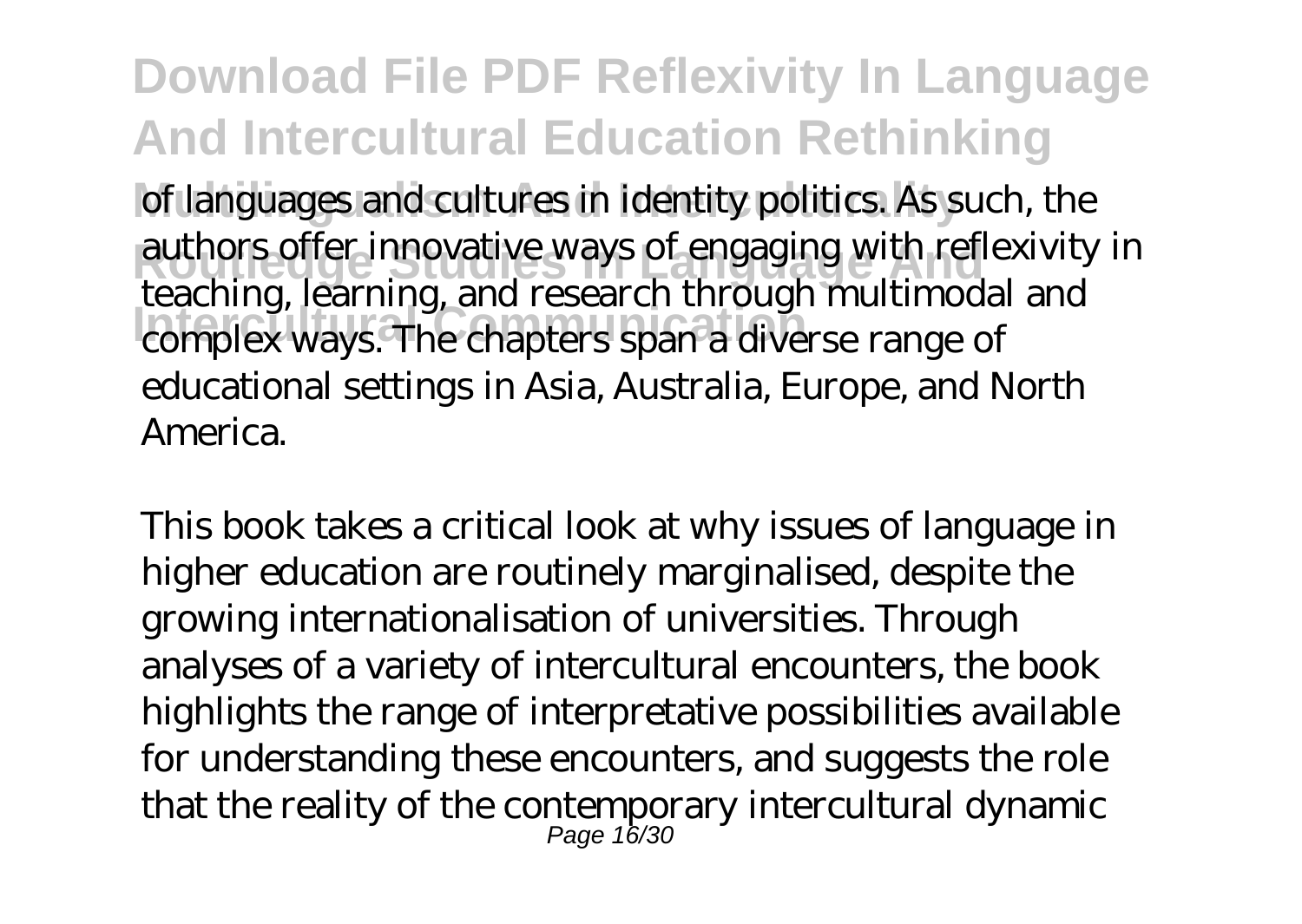## **Download File PDF Reflexivity In Language And Intercultural Education Rethinking**

between the Socratic and Confucian pedagogic traditions can play in driving change to the pedagogic practices of higher **Intercultural Communication** language in the academy as an object of cultural theory. education. Another important aim of the book is to examine While rooted in the practical and empirical reality of teaching and using language in higher education, this book argues for the importance of examining the institutional interface between language and higher education, and of critically exploring the values inscribed in the pedagogy and evaluation of academic language.

The Routledge Handbook of Language and Intercultural Communication provides a comprehensive historical survey of language and intercultural communication studies with a Page 17/30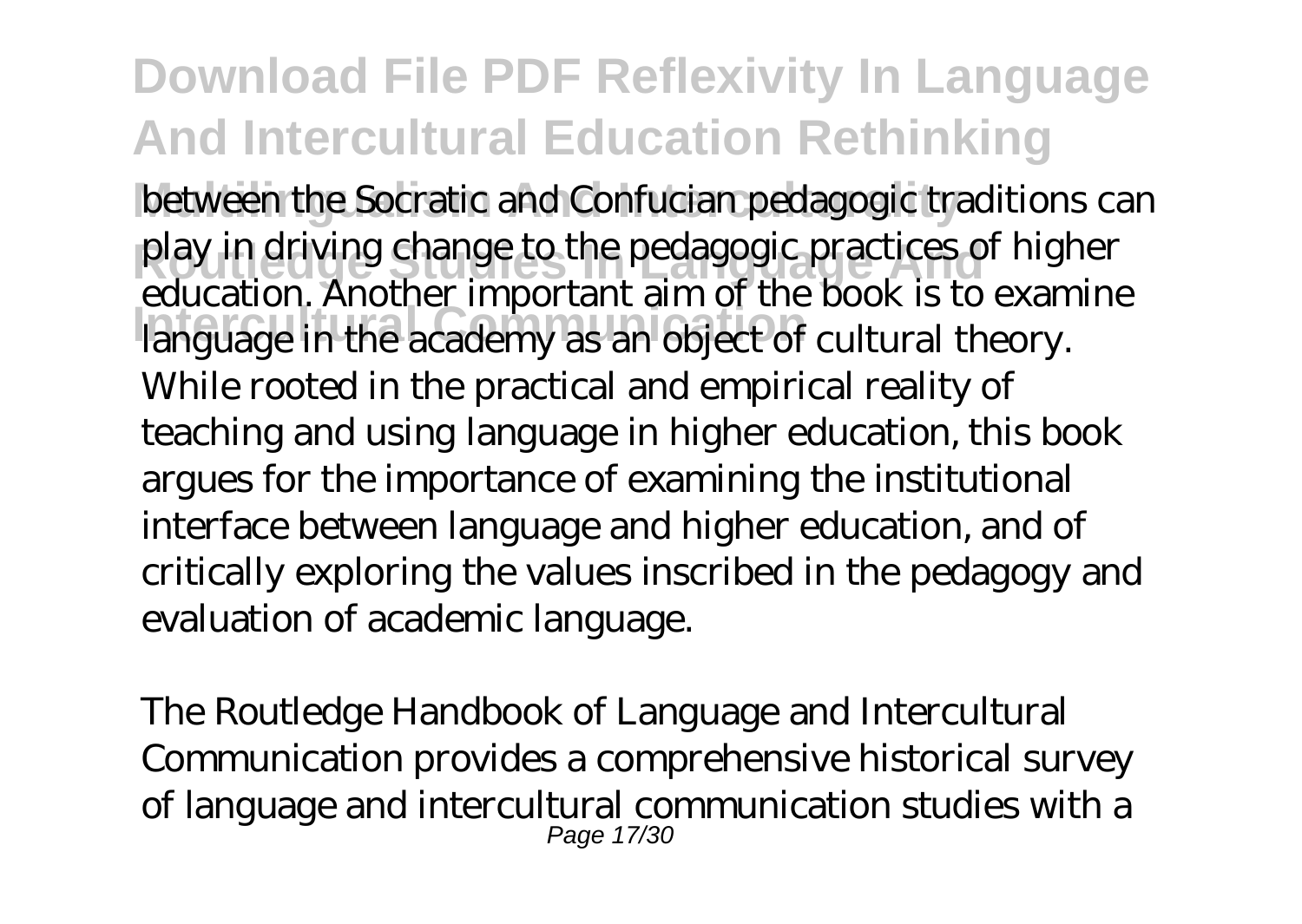**Download File PDF Reflexivity In Language And Intercultural Education Rethinking** critical assessment of past and present theory, research, and practice, as well as an insight into future directions. Drawing **Intercultural Communication** the world, this second edition offers updated chapters by on the expertise of leading scholars from diff erent parts of returning authors and many new contributions on a broad range of topics, including reflexivity and criticality, translanguaging, and social justice in relation to intercultural communication. With an emphasis on contemporary, critical perspectives, this handbook showcases the varied range of issues, perspectives, and approaches that characterise this increasingly important field in today's globalised world. Offering 34 chapters with examples from a variety of languages and international settings, this handbook is an indispensable resource for students and scholars working in **Page 18/30**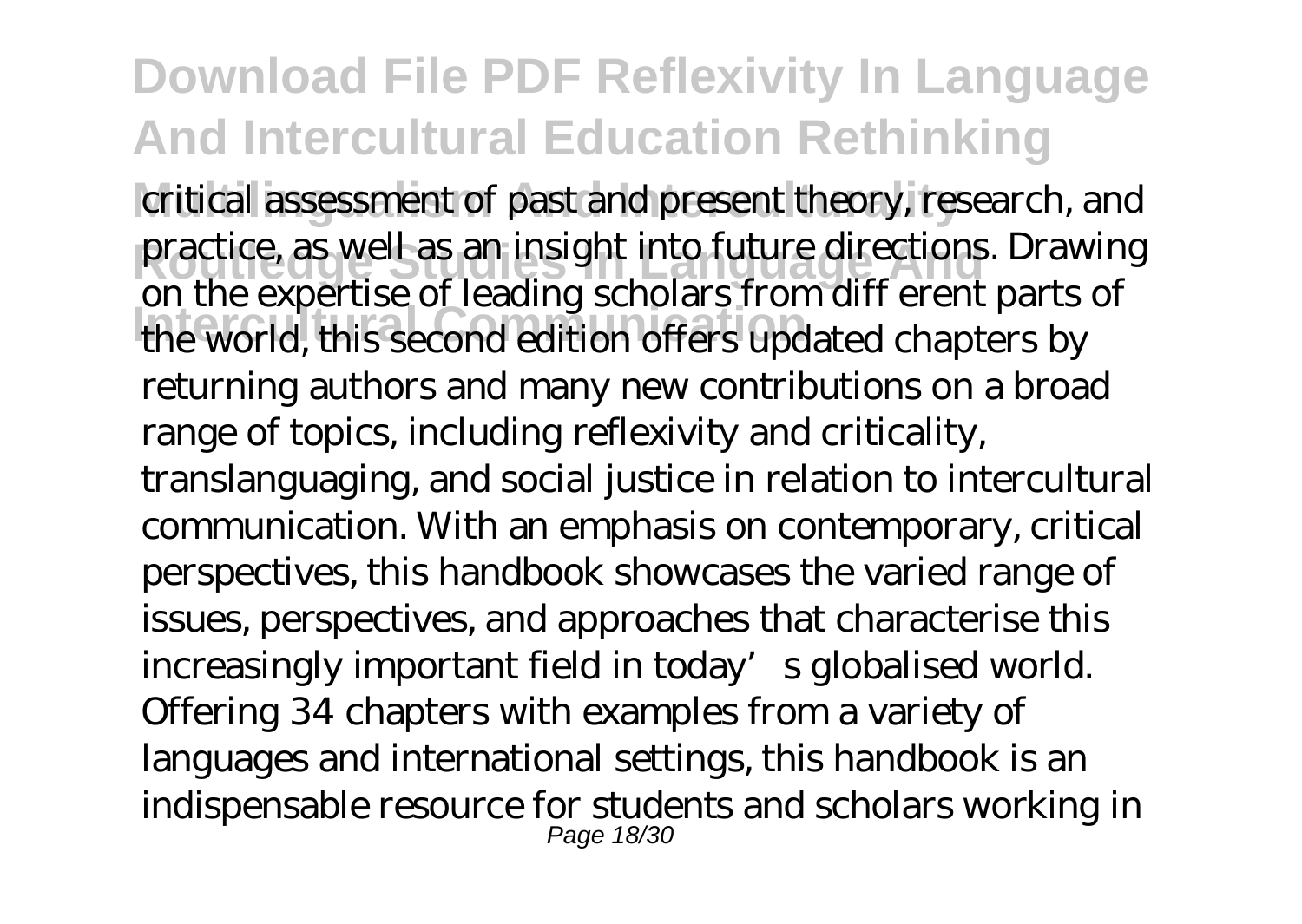### **Download File PDF Reflexivity In Language And Intercultural Education Rethinking** the fields of intercultural communication, applied linguistics,

TESOL/ TEFL, and communication studies. And

This edited collection provides research-informed guidance on how reflexivity may be practised in applied linguistics research. Specifically, we promote reflexivity as an essential hallmark of quality research and argue that doing reflexivity confers greater transparency, methodological rigour, depth, and trustworthiness to our scholarly inquiries. The collection features perspectives from different sub-fields of applied linguistics, including intercultural communication, language education, and multilingualism, and draws on data from a range of settings, including language cafes, classrooms, workplaces, and migration and displacement contexts. Each Page 19/30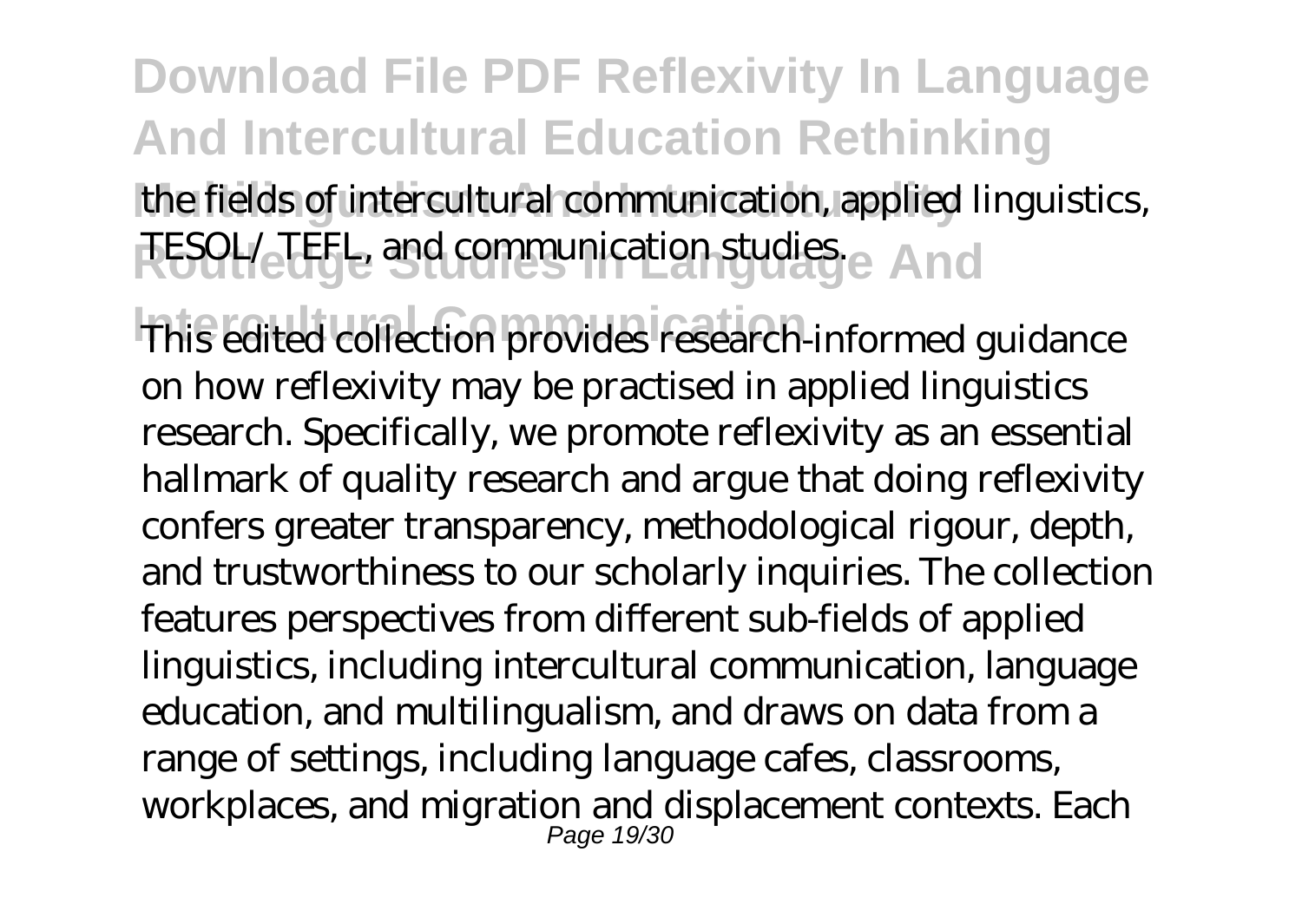**Download File PDF Reflexivity In Language And Intercultural Education Rethinking** chapter follows a unified structure i.e., theoretical **background**; context of the empirical study used as a **Internal Communication** Communication Communications which backdrop for the chapter; an analysis of how reflexivity include takeaway points for other researchers. This approach allows readers to gain a sound understanding of the challenges and affordances of doing reflexivity in concrete examples of applied linguistics research whilst also gaining guidance on how to nurture and report on researcher reflexivity as this unfolds throughout the lifetime of a project. This book will appeal to students and scholars in applied linguistics, particularly those with an interest in research methods in the areas of language education, multilingualism, and intercultural communication. Page 20/30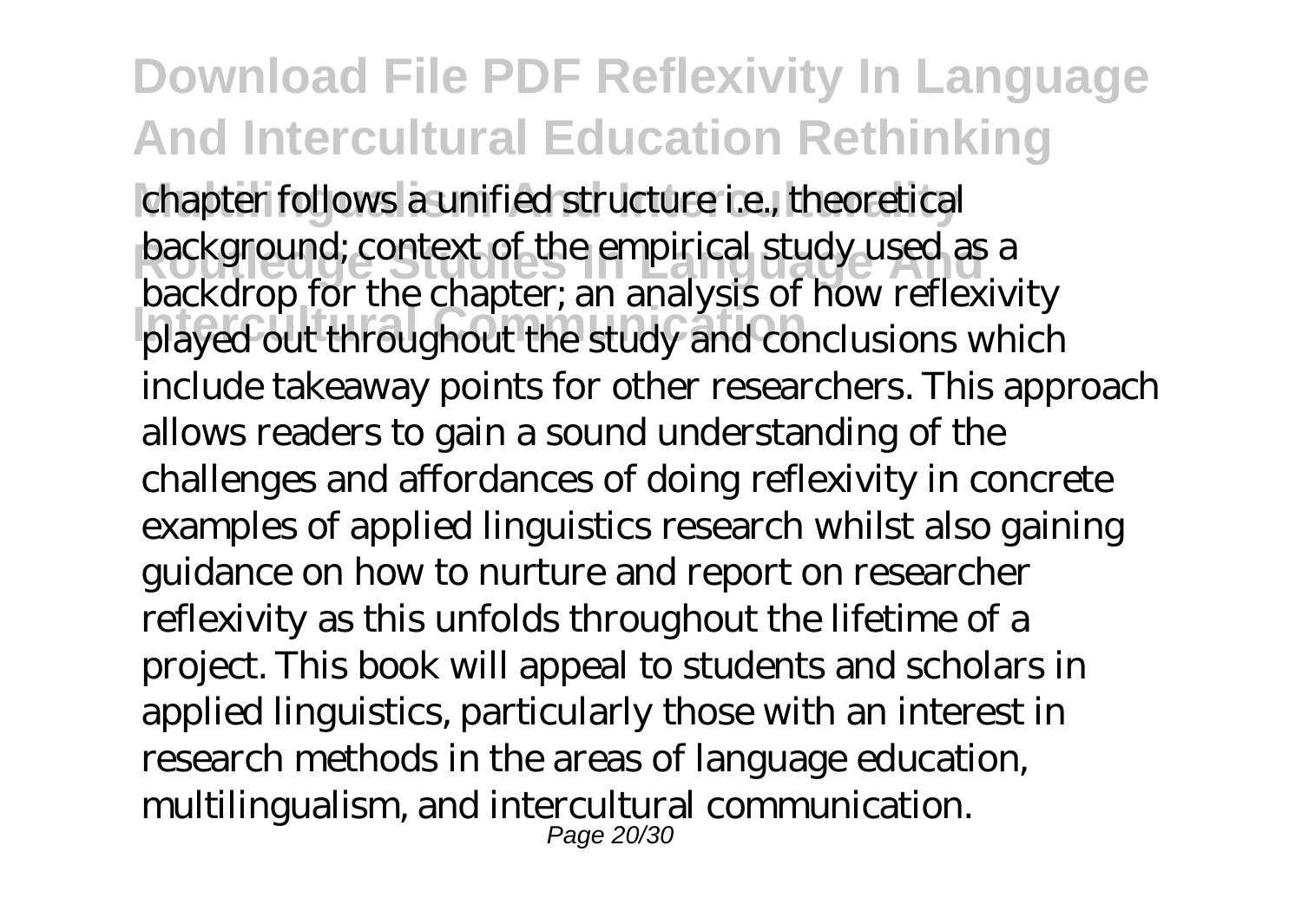**Download File PDF Reflexivity In Language And Intercultural Education Rethinking Multilingualism And Interculturality This book investigates the cultural and intercultural aspects** Intercultural Communication of the State of the Communication of the Communication of the Communication of the communication of the communication of the communication of the communication of the communication of the commun of English as a Lingua Franca (ELF). Authors discuss how theorised and operationalised in ELF, and how the concepts can be integrated into formats of ELF-oriented learning and teaching. The various cultural connotations are also discussed (ideological, political, religious and historical) and whether it is possible to use and/or teach a lingua franca as if it were culturally neutral. The chapters consider the communication and pedagogical implications of the cultural and intercultural dimensions of ELF and offer suggestions for new directions in ELF research, pedagogy and curriculum development.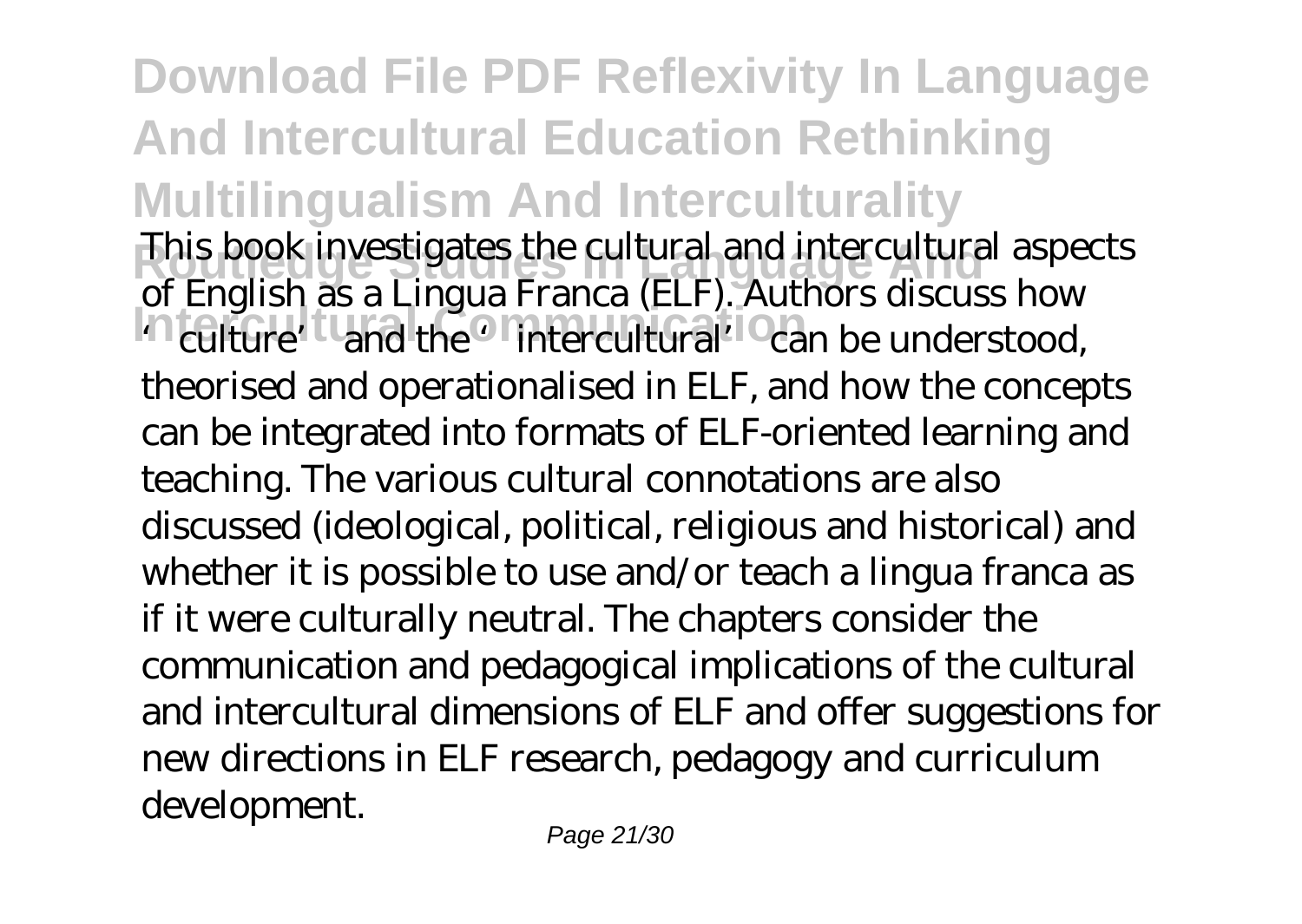**Download File PDF Reflexivity In Language And Intercultural Education Rethinking Multilingualism And Interculturality** As China and Chinese language learning moves centre stage **Internal Community and pointedary, questions of meetings** economically and politically, questions of interculturality interculturality draws attention to the processes involved in people engaging and exchanging with each other across languages, nationalities and ethnicities. The study, which adopts an ecological perspective, critically examines a range of issues and uses a variety of sources to conduct a multifaceted investigation. Data gathered from interviews with students of Mandarin sit alongside a critical discussion of a wide range of sources. Interculturality in Learning Mandarin Chinese in British Universities will be of interest to students and academics studying and researching Chinese Page 22/30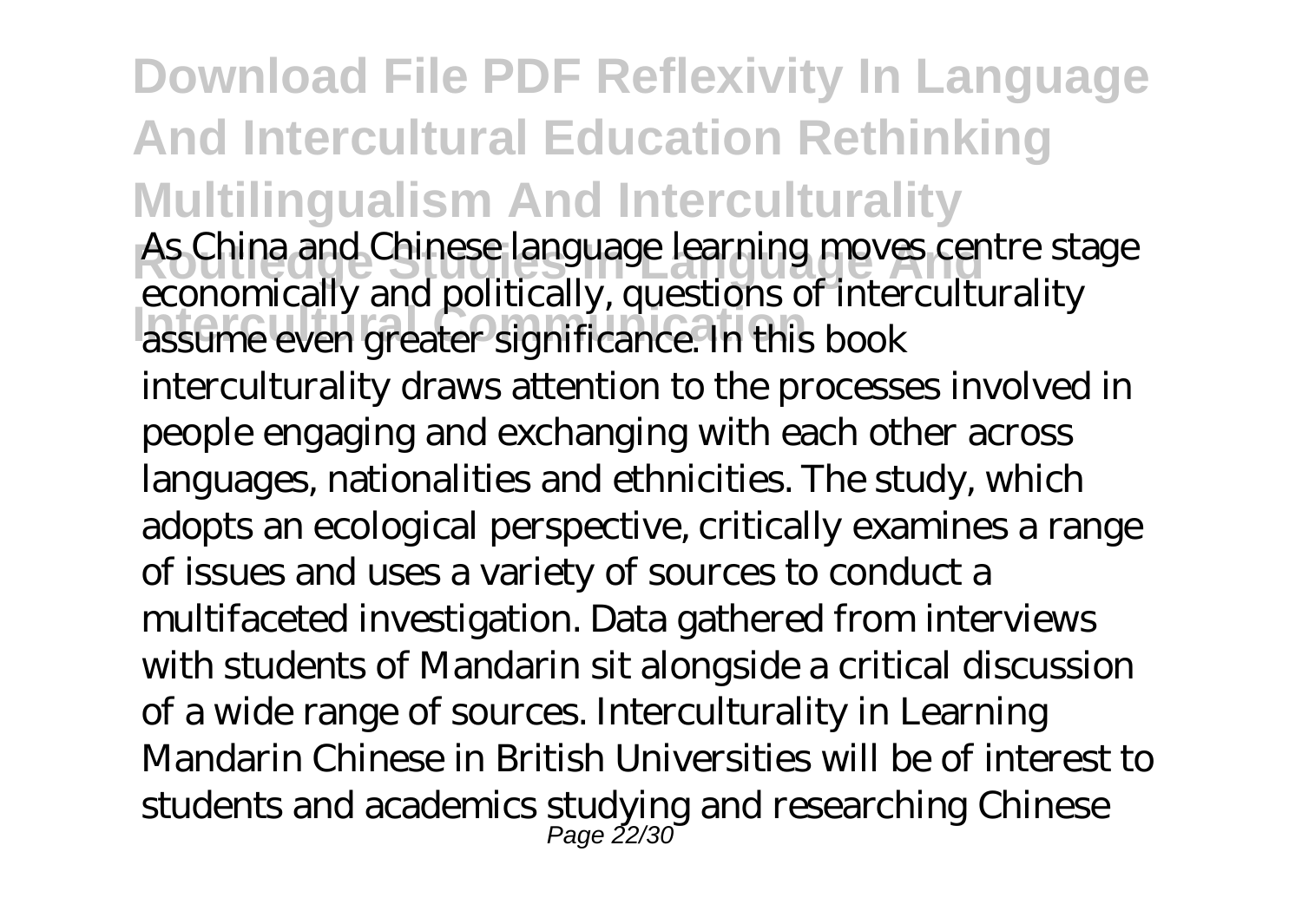#### **Download File PDF Reflexivity In Language And Intercultural Education Rethinking** language education, and academics working in the fields of **Routledge Studies In Language And** language and intercultural communication, intercultural **Intercultural Communication** education and language education in general.

This book generates a fresh, complex view of the process of globalization by examining how work, scholarship, and life inform each other among intercultural scholars as they navigate their interpersonal relationships and cross boundaries physically and metaphorically. Divided into three parts, the book examines: (1) the socio-psychological process of crossing boundaries constructed around nations and work organizations; (2) the negotiation of multiple aspects of identities; and (3) the role of language in intercultural encounters, in particular, adjustment taking place at Page 23/30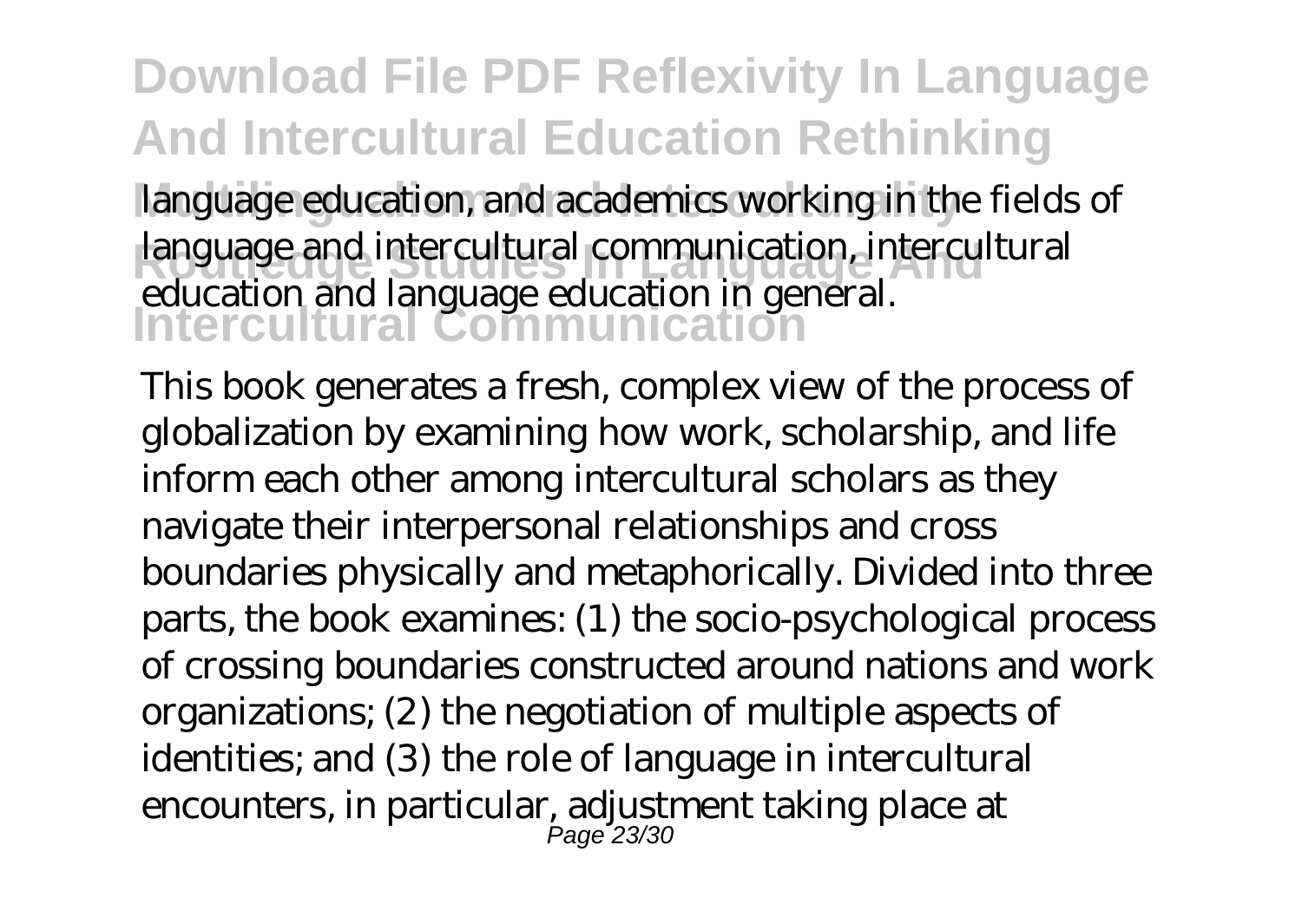**Download File PDF Reflexivity In Language And Intercultural Education Rethinking** linguistic and interactional levels. The authors reflect upon and give meaning and structure to their own intercultural **Intercultural Communication** concepts—many of which they themselves have proposed experiences through theoretical frameworks and and developed in their own research. They also provide invaluable advice for transnational scholars and those who aspire to work and live abroad to improve organizational participation and mutual intercultural engagement when working in a globalizing workplace. Researchers and practitioners of applied linguistics, communication studies, and higher education in many regions of the world will find this book an insightful resource.

This book explores the reflective potentialities offered by Page 24/30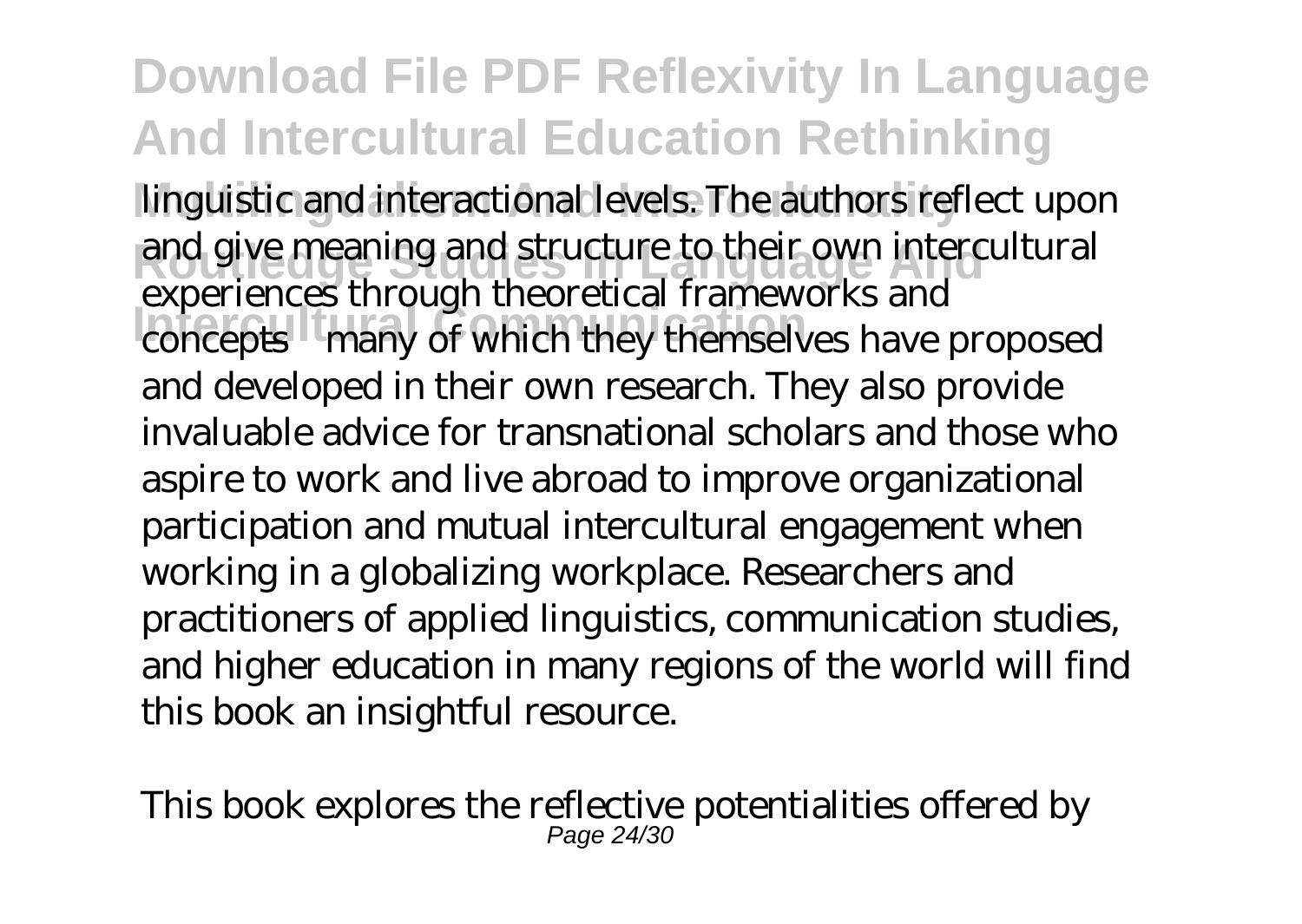**Download File PDF Reflexivity In Language And Intercultural Education Rethinking** analyses of teachers' professional learning narratives. The **book has a specific focus on narratives on professional Intercultural Communication** contexts and gives a deeper understanding of successful learning and professional identities emerging from different teachers' narratives globally. Diverging from universally standardized constructions of idealized teacher identity and professional learning, the book provides analyses of a diversified set of cases with detailed descriptions of each teacher's idiographic and professional context to gain a deeper understanding of situated professional identities. With contributions from a range of international backgrounds, it shows teachers of various age groups, subject areas and curricula contribute their narratives to help readers reflect on different trajectories toward Page 25/30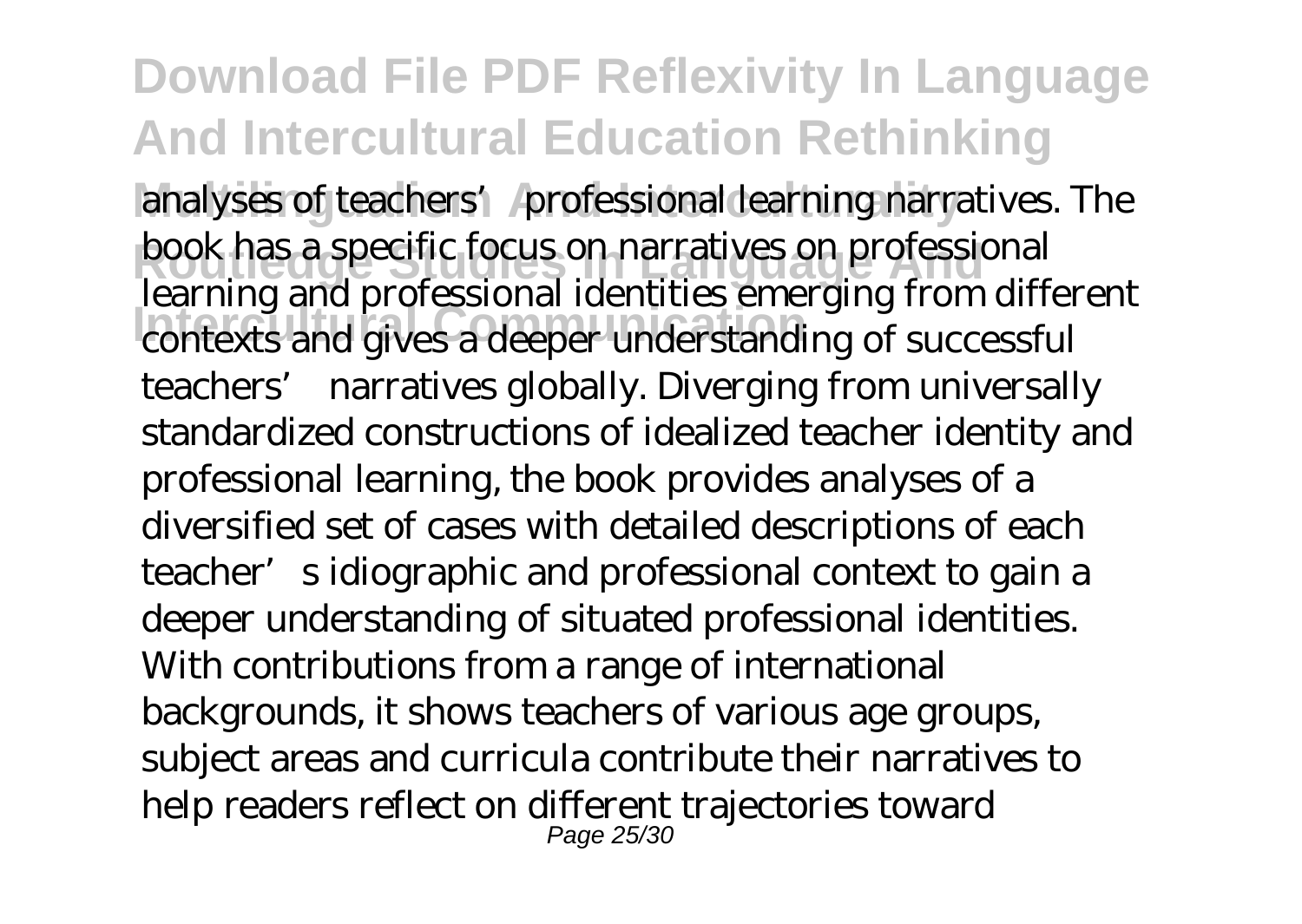**Download File PDF Reflexivity In Language And Intercultural Education Rethinking** becoming a teacher. These narratives provide insight into **Route 3 and a deeper understanding of the conditions and complex Intercultural Communication** these case studies, providing a useful contribution to the processes that being a "successful" teacher involves within field of teacher education. Professional Learning and Identities in Teaching: International Narratives of Successful Teachers will be of great interest to researchers, academics, and post-graduate students of teacher education and international and comparative education.

This book calls for a change in the way interculturality is introduced in Chinese language education, while the demand for Chinese language teaching increases around the world. The concept of culture – as in the phrase 'Chinese Page 26/30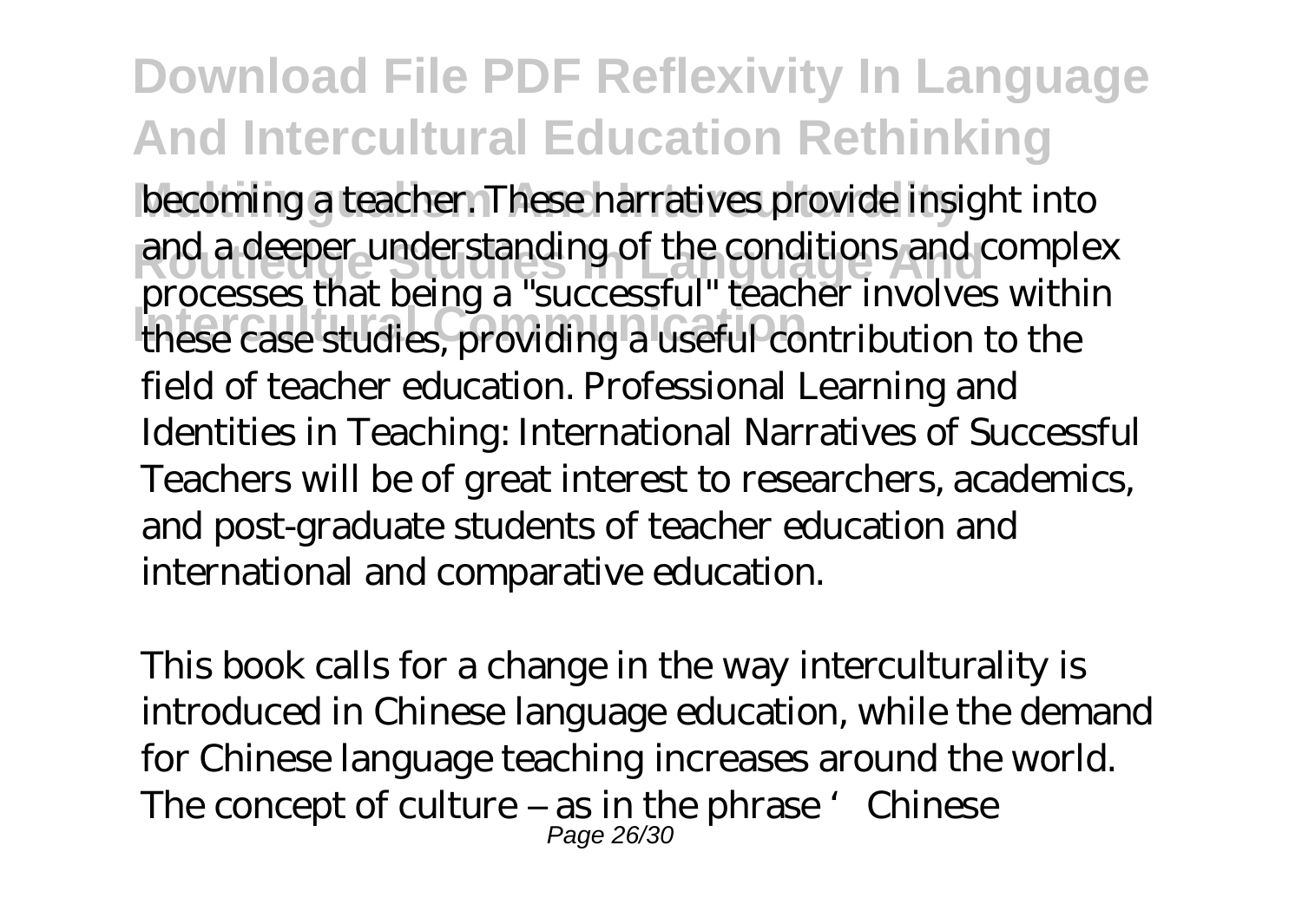#### **Download File PDF Reflexivity In Language And Intercultural Education Rethinking** culture' ne has often been one of the main emphases of **Chinese language education, providing students with facts Intercultural Communication** and how to behave like them. However, Chinese culture, like about China and 'recipes' on how to meet Chinese people all cultures, does not constitute a closed system, but is constantly evolving and exchanging with other cultures. This unique volume comprises studies from around the world that promote intercultural awareness, dialogue, and encounters in Chinese language education. Written in a clear and readable style, this book will appeal to a diverse readership, from practising and training teachers of Chinese, to researchers interested in language and intercultural education.

This book explores emerging populations of mobile Page 27/30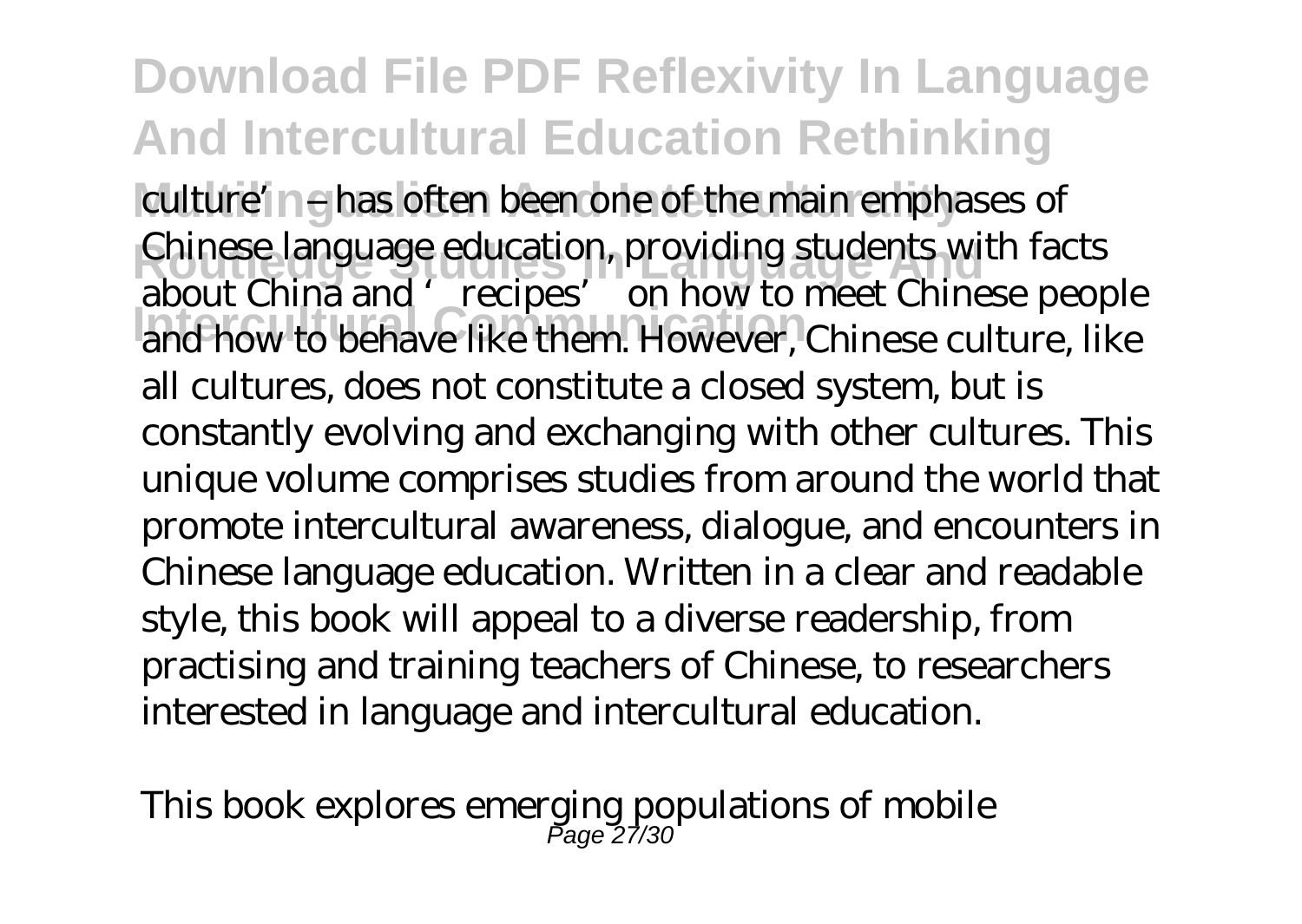**Download File PDF Reflexivity In Language And Intercultural Education Rethinking** international students in order to consider innovative and **inclusive approaches for a more equitable and socially just Intercultural Communication** students. It offers critical reflections on the intersections of higher education for new generations of international race, place, and space at universities hosting international students across multiple geographic and cultural contexts. The volume is designed to catalyze debate on how international student learning and exchange needs to be reimagined for new generations of students in a world of increasing complexity and virtual mobility. International student mobility in higher education is intended to serve as an educational experience that speaks to the need for more interculturally sensitive and globally competent learners. However, internationalization practices like study abroad Page 28/30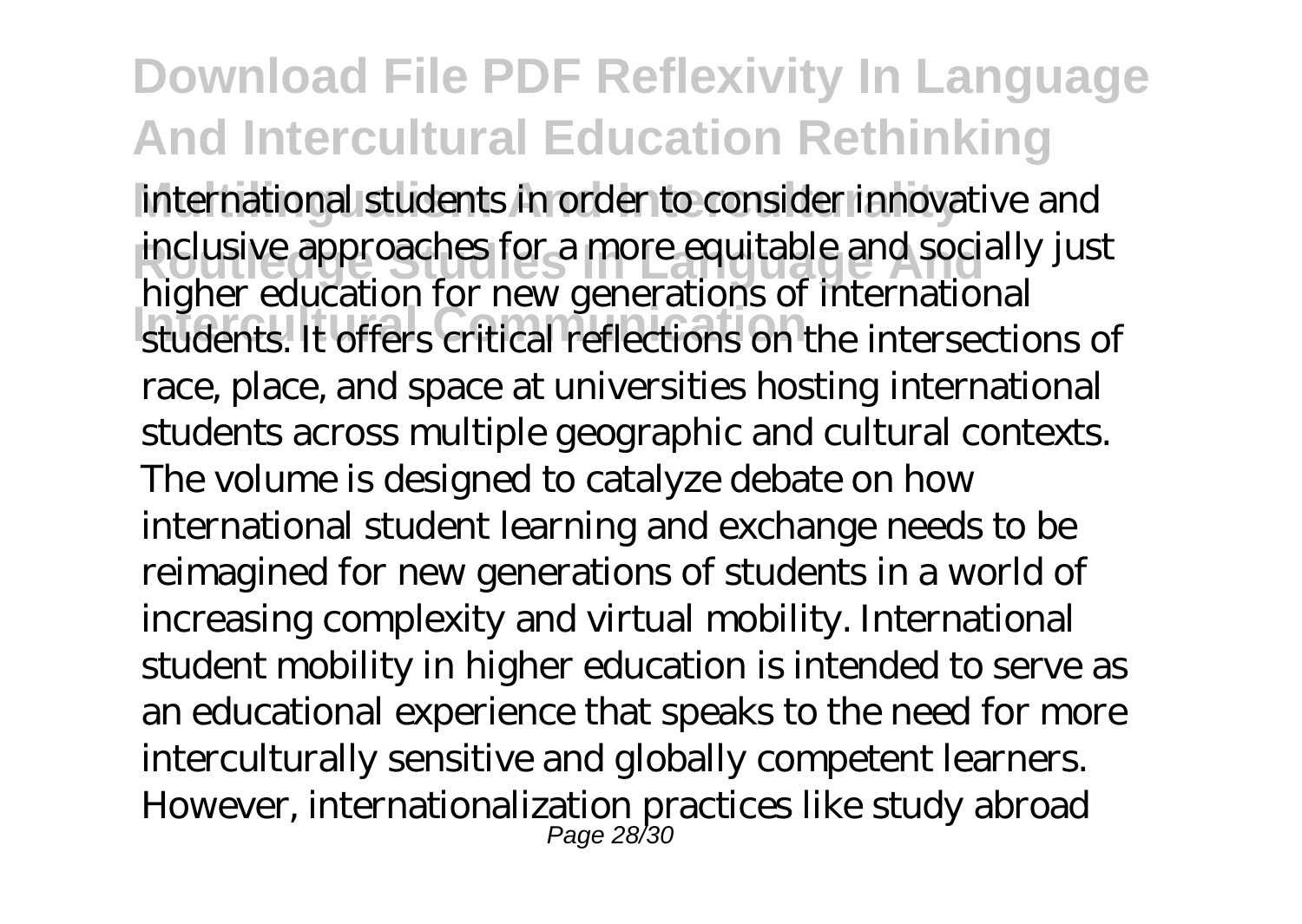**Download File PDF Reflexivity In Language And Intercultural Education Rethinking** have increasingly been influenced by neoliberalism, and dynamics of commodification and consumerism, **Intercultural Communication** terms of the social and economic benefits to individual emphasizing the private benefits of such experiences in participants. This raises the question of inequality in such internationalization practices; who is benefitting from it? As post-secondary institutions around the world become more and more internationalized, what are the undesirable effects of these developments? Given the rapid expansion of research on both internationalization and inequality in higher education, it is foreseeable that this book will become a much-referenced text within the field and profession.